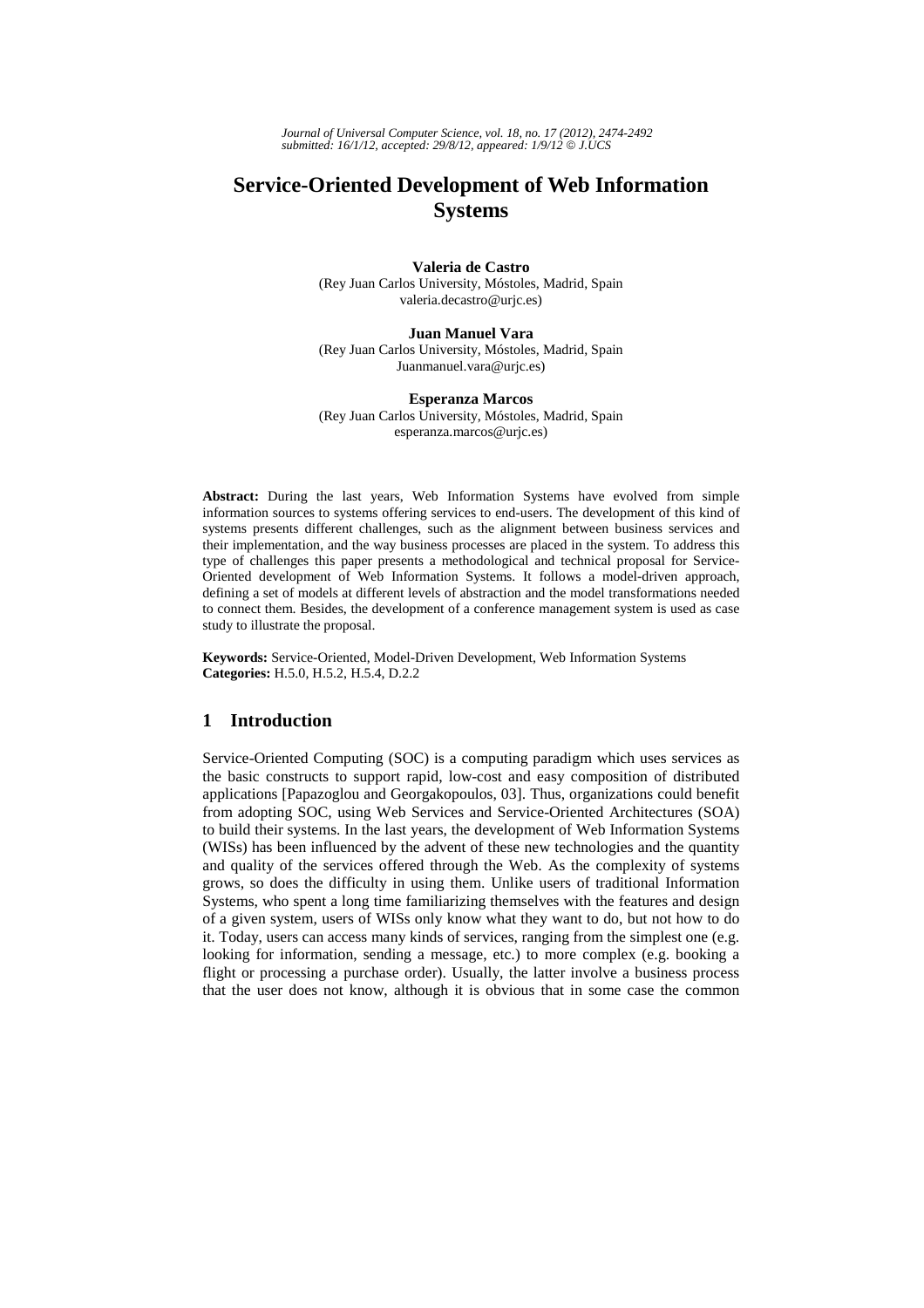sense could help. However, it might be difficult for him to identify the right sequence of links in order to get what the service offer.

There is a great number of well known methodologies for WIS development ([Baresi et al., 00], [Ceri et al., 00], [Díaz and Aedo, 07], [Hennicker and Koch, 00], [Schewe and Thalheim, 05]). Although most of them were defined before the advent of the SOC paradigm, they already consider the concept of *service* ([Brambilla et al., 03], [Brambilla et al., 06], [Koch et al., 04], [Schmid and Rossi, 04]). However, they do not consider such element (the service) as first class modelling elements for the development of the system. Hence, there is a need for new methods and techniques to support a complete SO development process considering *services* as a first class elements from the earlier stages of the process. Note that following a SO approach does not imply that the system should be necessarily implemented by Web services: this is just one among several options (perhaps the most recommendable), but other options based also in services technology could be chosen.

Model-Driven Engineering is an evolving and promising approach to software development that deals with the provision of models, transformations between them and code generators to address software development [Schmidt, 06]. MDE proposals and more specifically the OMG specification, Model Driven Architecture (MDA) [Miller and Mukerji, 03], helps addressing one of the main issues in SO development: dealing with the alignment between business services and SOA architectures [Harmon, 04].

In this paper, we present a proposal for service-oriented development of WIS following a model-driven approach. Therefore, it is composed of a modelling process and the corresponding tool support. The inputs of the modelling process are the business services which are identified from a business model; the output is the navigational model from which is possible to generate the application code. In contrast with existing proposals for WIS development, that start from conceptual data model to build the navigation model [Escalona et al., 07], our proposal follows a service-oriented approach, that is, it takes into account the *services* required by the end-users. Moreover, the method defines the concept of *routes*, which corresponds to the business process that a given user has to follow to get a given service. Since the entry for every service is already identified in the main menu and the routes are signposted in the different pages, the user of the WIS can easily carry out the required service.

Our proposal has been validated in two ways. On the one hand, a set of case studies has served to validate the applicability of the proposal. In particular, this paper presents the development of a WIS for conference management. On the other hand, an empirical study has been carried out in order to test the easily of use of WIS which included routes [De Castro et al., 11]. The empirical study has permitted us to discover that, given two WISs with the same functionality and identical interface styles, users preferred the WIS with routes and perceived it to be more easily navigable.

The rest of the paper is structured as follows. First, in Section 2 analyses existing methodologies for WIS development. Section 3 presents the modelling process proposed. Section 4 describes the MDA tool developed to support such process and Section 5 illustrates the application of the modelling process proposed through a case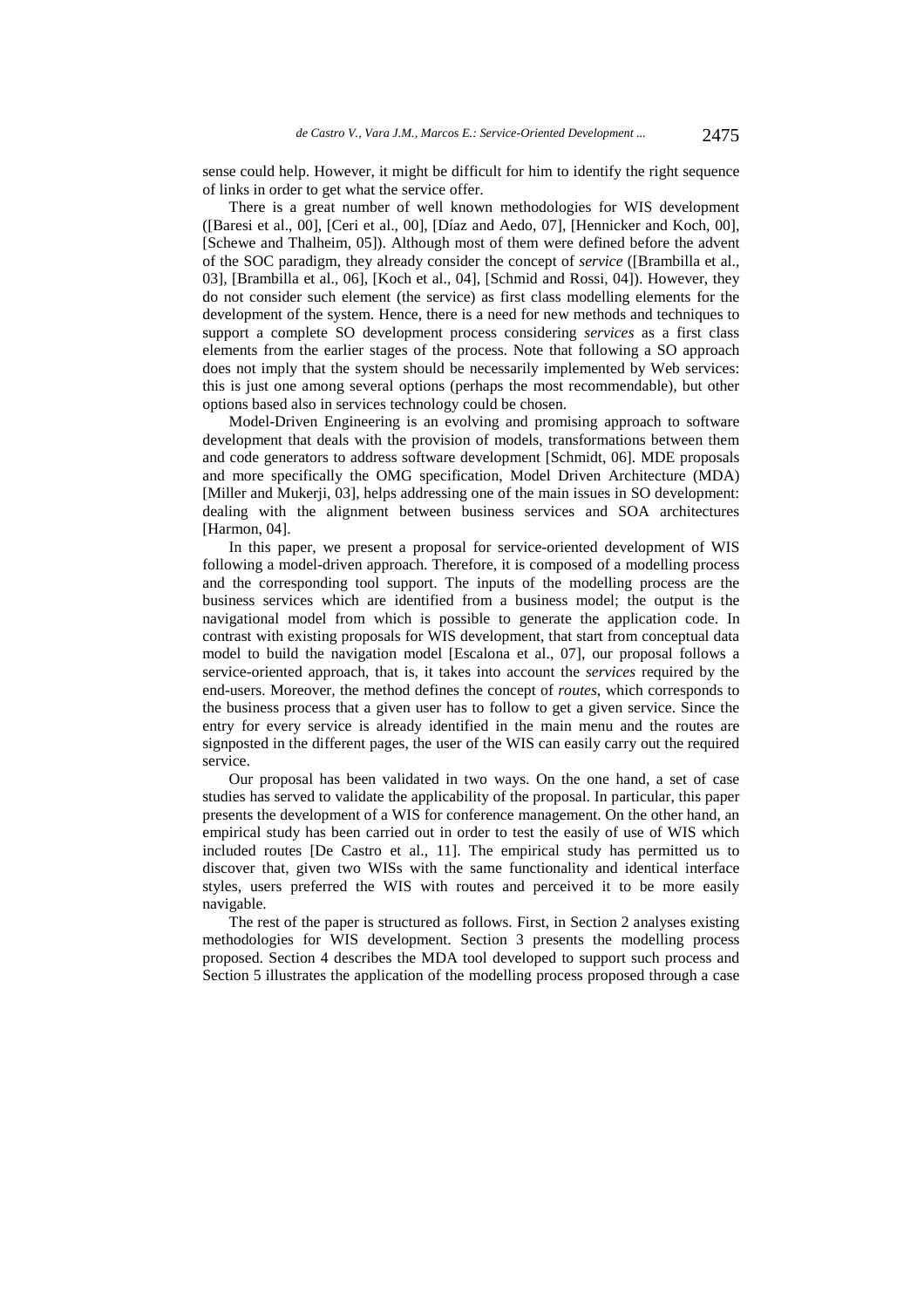study using the supporting tool. Finally, Section 6 concludes summarizing the main contributions and outlining future work.

# **2 Related Work**

An analysis of current literature related to service-oriented development shows that, despite the impact of the SOC paradigm on software development and on the way systems can be constructed, there are still few methodologies facilitating software development based on it. The convergence of service orientation and model-driven software development is probably one of the most important frameworks for the promise of rapid, accurate development of software to serve users' goals [Watson, 08]. Our proposal aims to bring together the benefits of both approaches, modeldriven and service orientation, and apply them for the Web development.

In the last few decades, many methodological proposals have arisen for the building of Web systems or applications in a systematic and rigorous way, giving rise to the new profession of Web Engineering [Ginige and Murugesan, 01]. In general, such proposals were mainly adaptations of classical methodologies for specific domains. Thus, some studies appeared in fields of hypermedia and multimedia, like: HDM [Garzotto et al., 93], RMM/ERMM [Isakowitz et al., 95], OOHDM [Schwabe et al., 01], UWE [Hennicker and Koch, 00] and W2000 [Baresi et al., 00], while other proposals came directly from approaches for Database development, like the ones from Fraternali [Fraternali, 99], Araneus [Mecca et al., 99], WebML [Ceri et al., 00], or the works [Schewe and Thalheim, 05] and [Schewe and Thalheim, 05b] which have stated bases for the conceptual modelling of large-scale data-intensive WIS. Moreover, methods like WSDM [De Troyer and Leune, 00] began to design Web sites in a user-oriented manner, and others extended development methodologies for general purposes [Gómez et al., 01].

However, over the last few years, SO paradigm and the new technological proposals for the Web (i.e., XML, Web services, business process automation, Web semantics, etc.), have brought about an evolution of techniques and methodologies for WIS development. Thus, new extensions have appeared. For instance, there are proposals for representing business processes in WIS, such as the extensions to WebML [Brambilla et al., 06], UWE and OO-H [Koch et al., 04], OOHDM [Schmid and Rossi, 04], and ADM [Díaz and Aedo, 07] among others. As well, there are a number of proposals for representing WISs that interact with Web services, such as [Brambilla et al., 03], [Koch et al., 09], and the work [Ma et al., 09] which is focused on data-intensive services. More recently, some methodologies have evolved to support also the development of Rich Internet Applications (RIA), such as ([Koch et al., 09], [Rossi et al., 08], [Comai and Toffetti Carughi, 07]).

The proposal set out here has some similarities with the best known proposals in this area, as well as important differences. Our method has two main characteristics, both of them derived of proposing a service-oriented approach, that distinguish it from previous proposals: a) the focus or orientation followed for develop the WISs, which proposes a different process, focused on the services required by the user for its construction; and b) the characteristics of the navigation model proposed by the method, which facilitates users navigation over WIS by defining a main menu that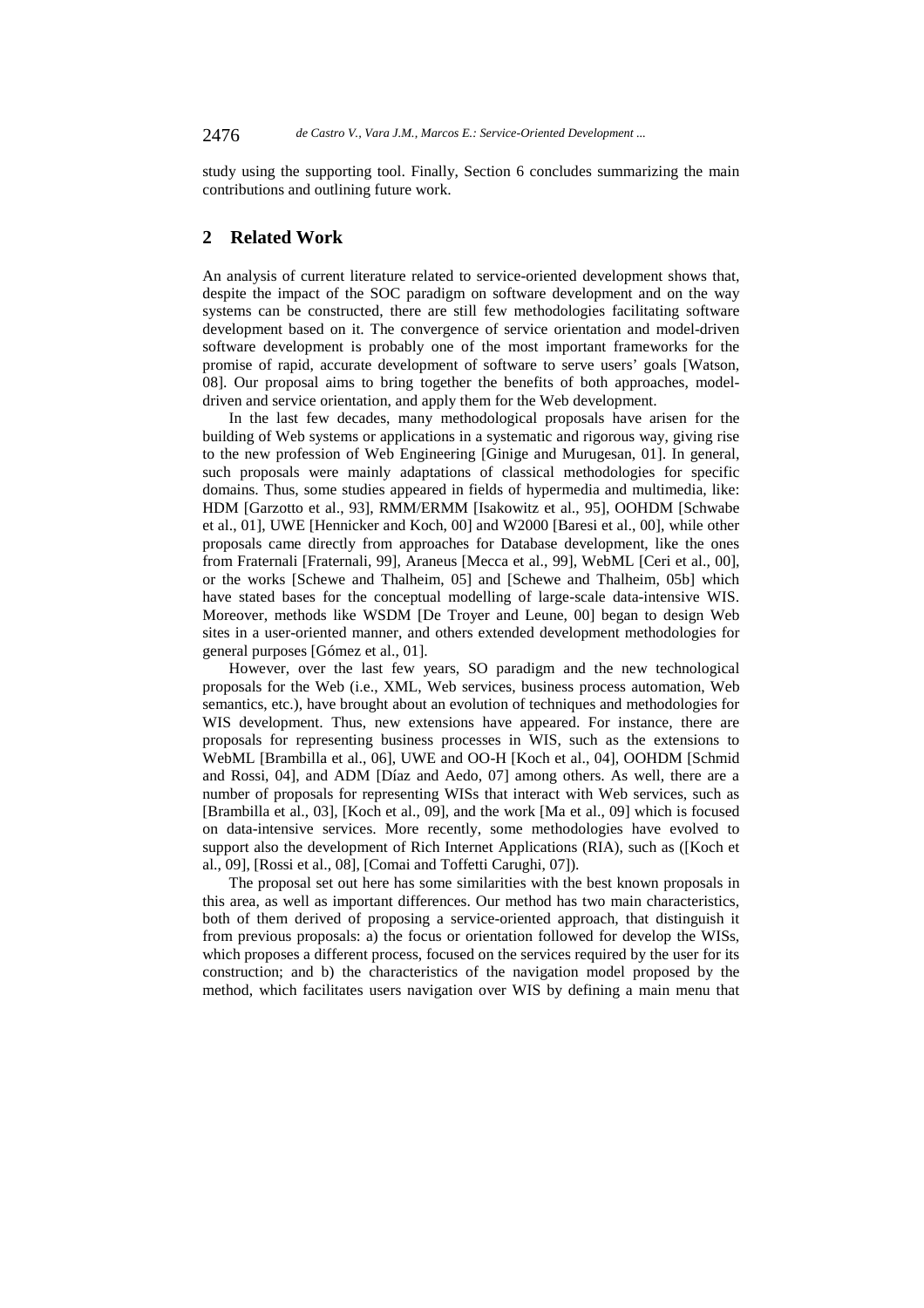identifies the services needed by the user and the signposting of the sequence of steps to properly carry out each service, that we call a "route".

A similar idea to the used here to build the routes was proposed in [Schewe and Thalheim, 05], [Ma et al., 09] with the notion of "storyboarding". The storyboard identifies the ways user may chose to interact with the system; however a storyboard is not necessarily associated to the idea of a service. In our work we want to focus on the identification of services as first class elements for the development of a WIS. Thus, our aim is to provide of a model-driven process which starting from the identification of services, allows the service-oriented development of WISs.

### **3 A modelling process for service-oriented development of WIS**

The modelling process proposed in this work is part of a model-driven framework for development of WIS. The framework, which is depicted in [Fig. 1], can be thought as a methodological proposal composed of simple methods, each one focused on more specific problems, like developing the Database (DB) of the system [Vara et al., 09] (content), modelling its behaviour [De Castro et al., 09], or designing its navigation model [De Castro et al., 04] (hypertext). This work focuses on the latter. In particular, we present the modelling process whose final output is the navigation model and its implementation in a MDA tool. The models involved in the modelling process presented here are highlighted in [Fig. 1].

This section introduces the modelling process and the main concepts considered by the different models that compose it: services and routes.



*Figure 1: Model-driven framework for WIS development* 

A unifying concept of service is that it is a client-provider interaction that creates value [IBM], [Bergholtz et al., 10]. The value is created because this interaction allows satisfies a specific need of the client. In this work, we define a **service** as *"the functionality offered by a system to satisfy a need of a user"*.

Due to our aim is to provide a model-based process for the development of WIS, we decide to use standard UML modelling elements to represent the each on of the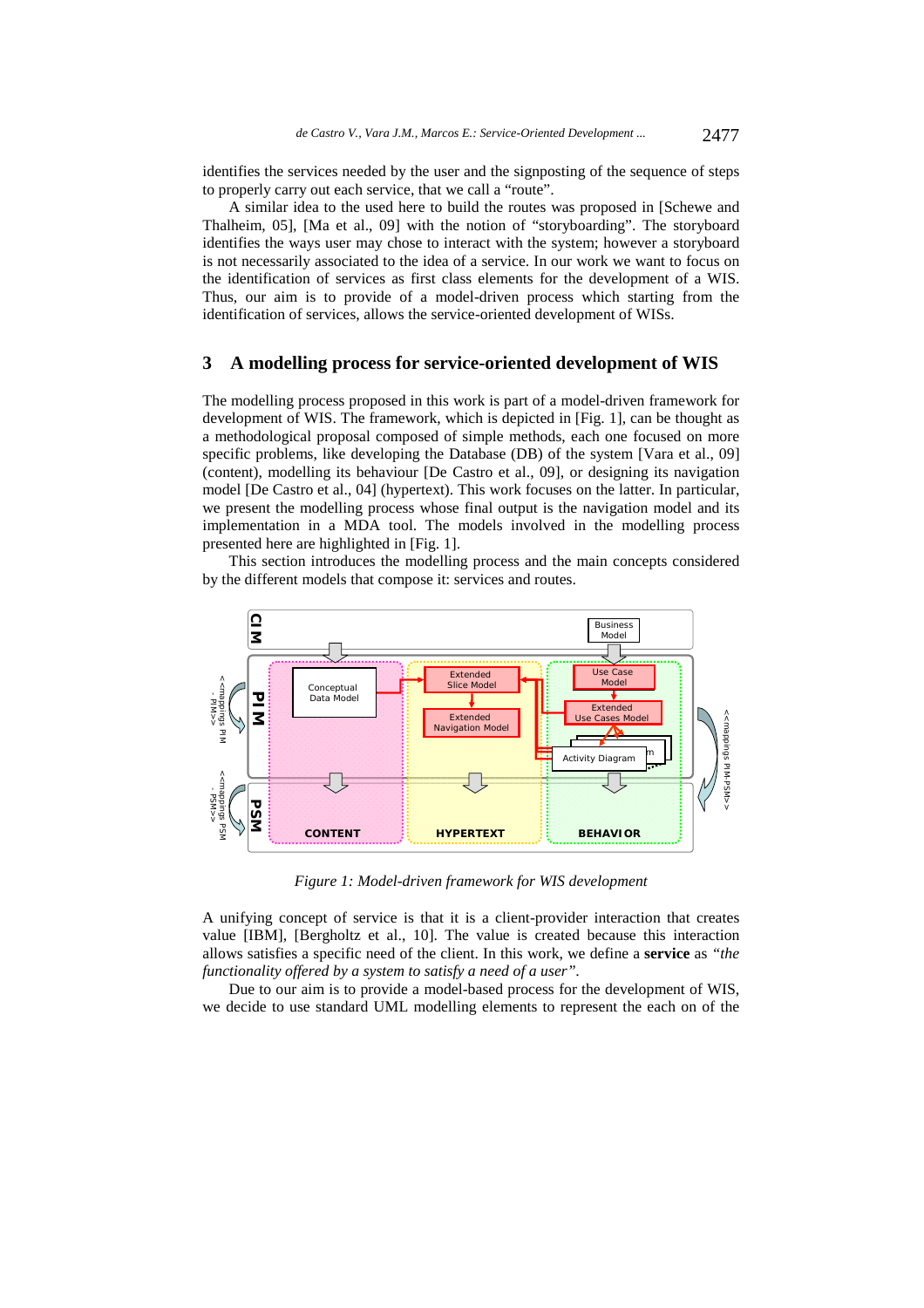concepts defined in this work. Thus, we propose to use a Use Case Model to represent the service offered by a system, mainly because it represents functionality. In this work, we propose a taxonomy that collects different types of use cases and their relation with the traditional concept of Use Case (see [Fig. 2]):

- A *business service* is a special type of use case which represents a service offered by the system satisfying a specific need of the user, e.g. to submit a paper through a conference management system. This concept is represented in the **Use Case Model**.
- A *basic use case* is an atomic functionality needed to carry out a service, e.g. in the previous example, the act of login into the system is needed to submit a paper. Regarding just the presentation matter, a basic use case can be functional or structural. A basic use case is said to be *structural* when its functionality is only to provide with a data view to the user, e.g. viewing the data of an author. On the other hand, *functional* basic use cases imply some kind of user interaction, like entering some data. For instance, to submit a paper, the author has first to register himself as an author. Functional and Structural basic use cases are represented in the **Extended Use Case Model**.



*Figure 2: Use Case taxonomy for WIS development* 

The other basis of the modelling process proposed is the concept of *route*, defined as "the sequence of steps that the user must follow to execute a service". Whenever someone is planning a trip, it turns out very useful having some kind of map showing how to reach the destination. With a predefined route at hand it is easier to make the correct decision whenever a junction is found in the road. Likewise, when the user access a WIS for the first time, the only thing s/he knows is what s/he deserves to do but typically s/he does not know how to do it since a WIS, unlike traditional information systems, uses to lack of a user manual. Some kind of mark indicating the route to follow in order to obtain a given service will help the users to know exactly which hyperlink they should choose, which is the next activity they have to complete or how many activities rest to complete the route/service. To that end, both the **Extended Slice Model** and the **Extended Navigational Model** include a route for each service identified in the Use Case and Extended Use Case models (see [Fig. 1]). The route represents the sequence of steps to follow in order to complete the service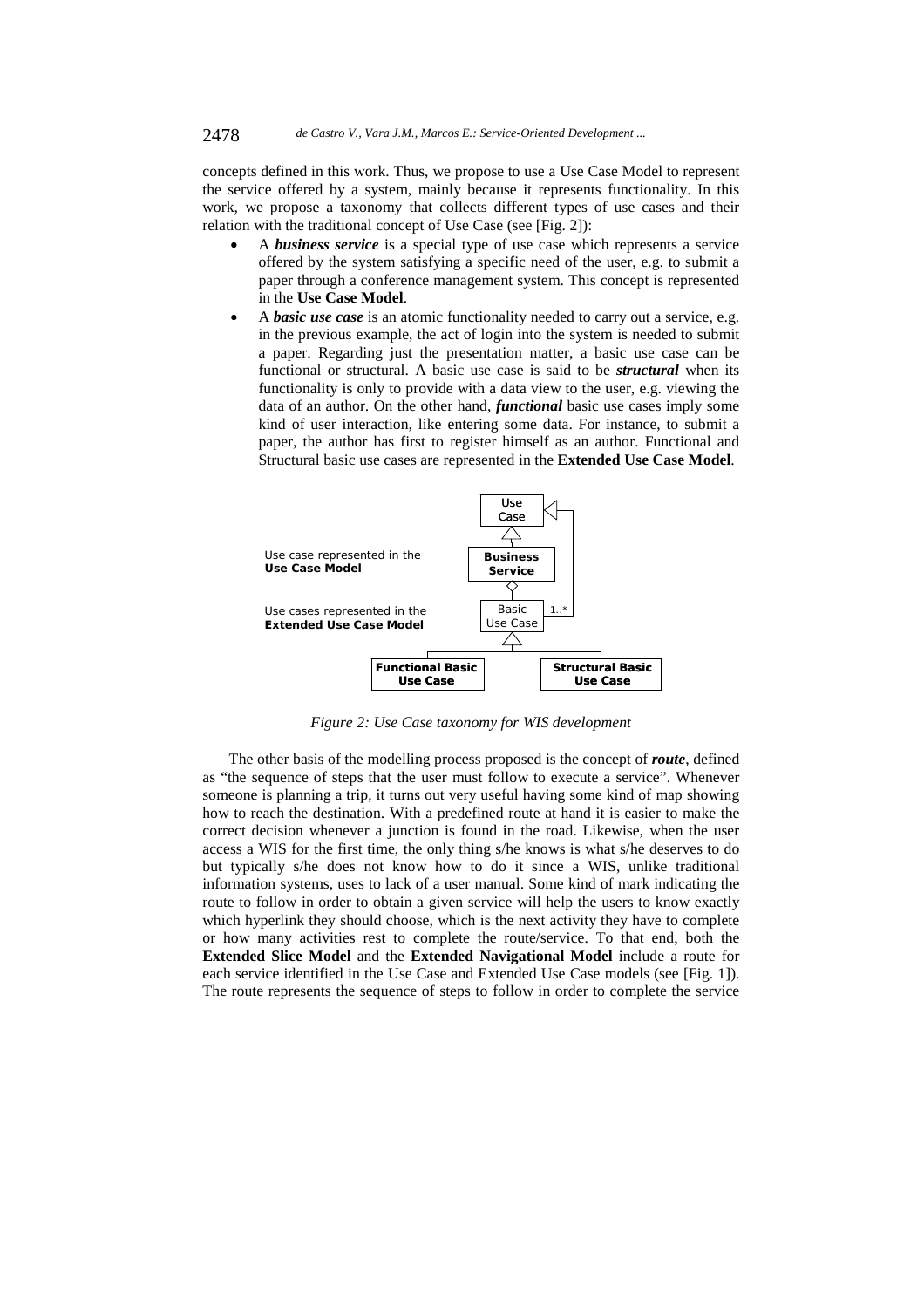and it is defined by means of an activity diagram. This way, a route in the navigation model is the materialization of the business process that implements a given service.

All the models using in the proposed modelling process are conforms to the standard UML 2.0 [OMG]. One of the most innovative aspects of the modelling process proposed in our work is the way the data and service are considered. While the vast majority of the existing methodologies that consider the navigational model propose building it from the conceptual data model to complete it later by adding functionality, our proposal propose to build the structure of the navigation model (represented by the extended slice model) based on the use case model and the extended use case model, in which only the services required by the user are represented. [Fig. 3] shows the proposed process.



*Figure 3: Model-driven process* 

For the sake of space in this paper we are not going to describe the metamodels defined for each model presented in the method. However a more detailed version of them can be found in [Cáceres et al., 06], and [Section 5] illustrates their use through a case study.

[Table 1] collects the transformation between models of our proposal in a set of rules defined in natural language. According to [Miller and Mukerji, 03], as some of the mapping rules of the transformation process proposed require design decisions, it is not possible to automate them completely. As a result, right column of [Table 1] makes the distinction between the mapping rules that can be completely (C) and partially (P) automated.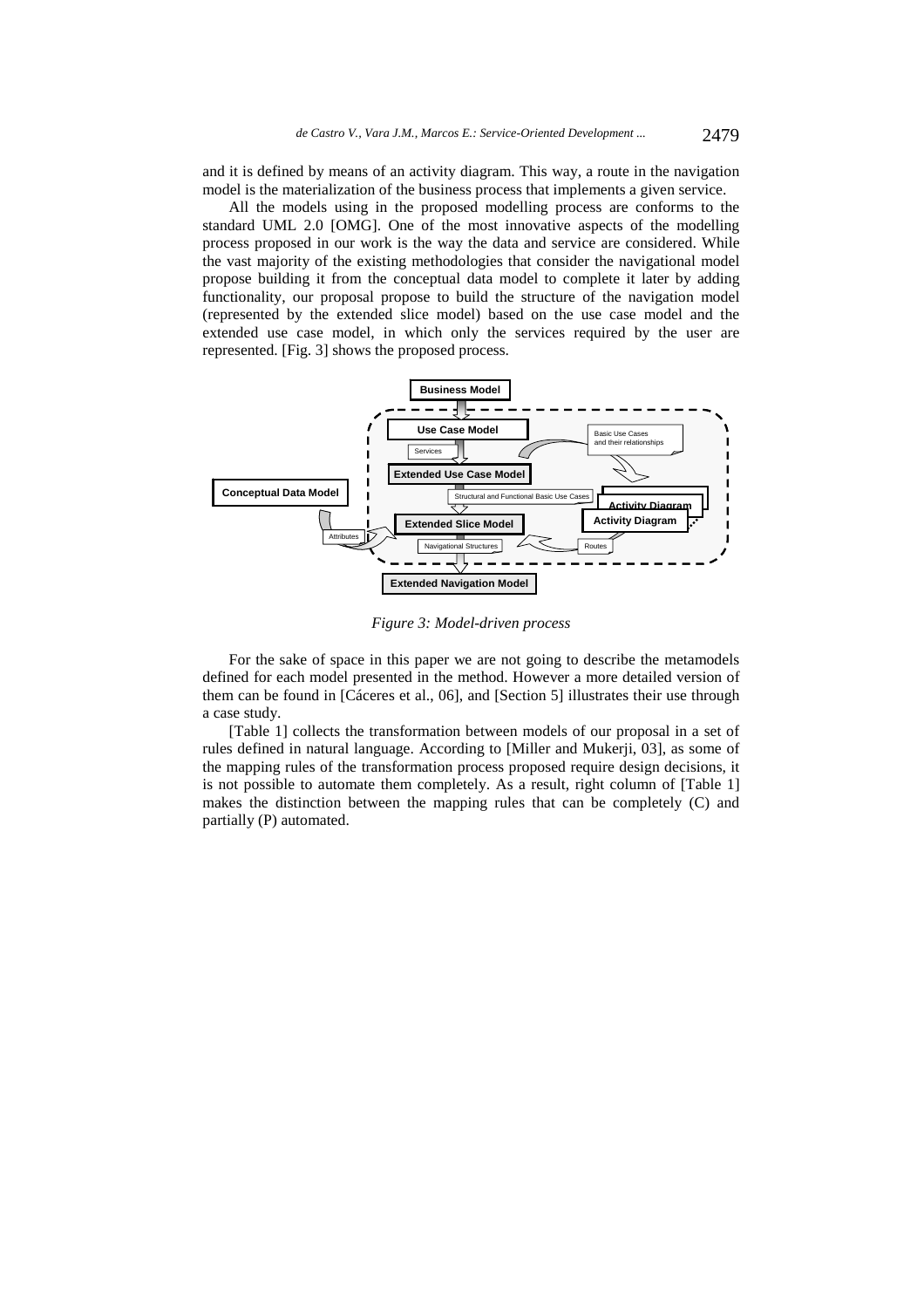| <b>1.</b> Every <i>Business Service</i> (BS) found in the <i>UCmodel</i> will be shredded into one or<br>P<br>more Structural Basic Use Cases or Functional Basic Use Cases (SBUC or FBUC).<br>The new <i>SBUC</i> or <i>FBUC</i> will be identified with the name of the respective <i>business</i><br>Service, followed by the name chosen for the new Basic Use Case<br>1.1 Every Basic Use Case will be identified as a Structural or Functional Basic Use<br>$\mathbf{P}$<br>Case.<br>From the use cases (UCmodel) and the extended use case model (XUCmodel) into<br>activity diagram<br>2. For every BS identified at the UCmodel there will be a new Activity Diagram.<br>C<br>3. For every SBUC or FBUC corresponding to a given Business Service, there will be<br>$\overline{C}$<br>an activity in the Activity Diagram generated for that BS.<br>4. Every extend association identified in the XUC model will be represented in the<br>Activity Diagram by a fork. The activity corresponding to the source Basic Use Case<br>$\mathbf C$<br>of the extend association (SAct) must be previous to the activity corresponding to the<br>target <i>Basic Use Case</i> of the <i>extend</i> association ( <i>TAct</i> ).<br>4.1 If the extend association has only one source, the fork will present the SAct as an<br>$\mathbf C$<br>alternative to another flow with no activities. Later, both flows will meet.<br>4.2 If the <i>extend</i> association has several sources, the fork will present the different<br>$\mathbf C$<br><i>SActs</i> as mutual alternatives to another flow with no activities. Later, all these flows<br>will meet.<br>5. Whenever an <i>include</i> association is found in the XUCmodel, the Activity<br>corresponding to the source Basic Use Case of the include association (SAct) must be<br>$\mathbf C$<br>subsequent to the activity corresponding to the target Basic Use Case of the include<br>association (TAct).<br>5.1 If the <i>include</i> association has several targets, the designer must decide the<br>appropriate sequence for the different TActs (that will be obviously previous to the<br>P<br>SAct).<br>From the activity diagrams (AD), conceptual data model (CDmodel) and extended use<br>case model into extended slice model (XSmodel)<br>6. For each SBUC in the XUC model, there will be a Structural Slice in the XS model<br>С<br>7. For each FBUC in the XUCmodel, there will be a Functional Slice in the XSmodel<br>$\mathbf C$<br>8. Attributes for each Slice in the XSmodel will be obtained directly from the<br>P<br>respective classes in CDmodel.<br>9. Every AD will be represented in the XSmodel as a business service route named by<br>P<br>the <i>BS</i> corresponding to the <i>AD</i> .<br>10 Each fork in any AD will be represented in the XSmodel by a sub-route. The name<br>for the <i>sub-route</i> will be composed by the name of the respective <i>BS</i> plus a new name<br>P<br>to univocally identify the sub-route. That is Servicename.IDSub-route.<br>From the extended slice model (XSmodel) into extended navigational model<br>(XNmodel)<br>11. The XNmodel will include a main menu with one item for each route included in | From the Use Case model (UCmodel) into extended use case model (XUCmodel) | Aut. |  |
|-----------------------------------------------------------------------------------------------------------------------------------------------------------------------------------------------------------------------------------------------------------------------------------------------------------------------------------------------------------------------------------------------------------------------------------------------------------------------------------------------------------------------------------------------------------------------------------------------------------------------------------------------------------------------------------------------------------------------------------------------------------------------------------------------------------------------------------------------------------------------------------------------------------------------------------------------------------------------------------------------------------------------------------------------------------------------------------------------------------------------------------------------------------------------------------------------------------------------------------------------------------------------------------------------------------------------------------------------------------------------------------------------------------------------------------------------------------------------------------------------------------------------------------------------------------------------------------------------------------------------------------------------------------------------------------------------------------------------------------------------------------------------------------------------------------------------------------------------------------------------------------------------------------------------------------------------------------------------------------------------------------------------------------------------------------------------------------------------------------------------------------------------------------------------------------------------------------------------------------------------------------------------------------------------------------------------------------------------------------------------------------------------------------------------------------------------------------------------------------------------------------------------------------------------------------------------------------------------------------------------------------------------------------------------------------------------------------------------------------------------------------------------------------------------------------------------------------------------------------------------------------------------------------------------------------------------------------------------------------------------------------------------------------------------------------------------------------------------------------------------------------------------------------------------------------------------------------------------------------------------|---------------------------------------------------------------------------|------|--|
|                                                                                                                                                                                                                                                                                                                                                                                                                                                                                                                                                                                                                                                                                                                                                                                                                                                                                                                                                                                                                                                                                                                                                                                                                                                                                                                                                                                                                                                                                                                                                                                                                                                                                                                                                                                                                                                                                                                                                                                                                                                                                                                                                                                                                                                                                                                                                                                                                                                                                                                                                                                                                                                                                                                                                                                                                                                                                                                                                                                                                                                                                                                                                                                                                                               |                                                                           |      |  |
|                                                                                                                                                                                                                                                                                                                                                                                                                                                                                                                                                                                                                                                                                                                                                                                                                                                                                                                                                                                                                                                                                                                                                                                                                                                                                                                                                                                                                                                                                                                                                                                                                                                                                                                                                                                                                                                                                                                                                                                                                                                                                                                                                                                                                                                                                                                                                                                                                                                                                                                                                                                                                                                                                                                                                                                                                                                                                                                                                                                                                                                                                                                                                                                                                                               |                                                                           |      |  |
|                                                                                                                                                                                                                                                                                                                                                                                                                                                                                                                                                                                                                                                                                                                                                                                                                                                                                                                                                                                                                                                                                                                                                                                                                                                                                                                                                                                                                                                                                                                                                                                                                                                                                                                                                                                                                                                                                                                                                                                                                                                                                                                                                                                                                                                                                                                                                                                                                                                                                                                                                                                                                                                                                                                                                                                                                                                                                                                                                                                                                                                                                                                                                                                                                                               |                                                                           |      |  |
|                                                                                                                                                                                                                                                                                                                                                                                                                                                                                                                                                                                                                                                                                                                                                                                                                                                                                                                                                                                                                                                                                                                                                                                                                                                                                                                                                                                                                                                                                                                                                                                                                                                                                                                                                                                                                                                                                                                                                                                                                                                                                                                                                                                                                                                                                                                                                                                                                                                                                                                                                                                                                                                                                                                                                                                                                                                                                                                                                                                                                                                                                                                                                                                                                                               |                                                                           |      |  |
|                                                                                                                                                                                                                                                                                                                                                                                                                                                                                                                                                                                                                                                                                                                                                                                                                                                                                                                                                                                                                                                                                                                                                                                                                                                                                                                                                                                                                                                                                                                                                                                                                                                                                                                                                                                                                                                                                                                                                                                                                                                                                                                                                                                                                                                                                                                                                                                                                                                                                                                                                                                                                                                                                                                                                                                                                                                                                                                                                                                                                                                                                                                                                                                                                                               |                                                                           |      |  |
|                                                                                                                                                                                                                                                                                                                                                                                                                                                                                                                                                                                                                                                                                                                                                                                                                                                                                                                                                                                                                                                                                                                                                                                                                                                                                                                                                                                                                                                                                                                                                                                                                                                                                                                                                                                                                                                                                                                                                                                                                                                                                                                                                                                                                                                                                                                                                                                                                                                                                                                                                                                                                                                                                                                                                                                                                                                                                                                                                                                                                                                                                                                                                                                                                                               |                                                                           |      |  |
|                                                                                                                                                                                                                                                                                                                                                                                                                                                                                                                                                                                                                                                                                                                                                                                                                                                                                                                                                                                                                                                                                                                                                                                                                                                                                                                                                                                                                                                                                                                                                                                                                                                                                                                                                                                                                                                                                                                                                                                                                                                                                                                                                                                                                                                                                                                                                                                                                                                                                                                                                                                                                                                                                                                                                                                                                                                                                                                                                                                                                                                                                                                                                                                                                                               |                                                                           |      |  |
|                                                                                                                                                                                                                                                                                                                                                                                                                                                                                                                                                                                                                                                                                                                                                                                                                                                                                                                                                                                                                                                                                                                                                                                                                                                                                                                                                                                                                                                                                                                                                                                                                                                                                                                                                                                                                                                                                                                                                                                                                                                                                                                                                                                                                                                                                                                                                                                                                                                                                                                                                                                                                                                                                                                                                                                                                                                                                                                                                                                                                                                                                                                                                                                                                                               |                                                                           |      |  |
|                                                                                                                                                                                                                                                                                                                                                                                                                                                                                                                                                                                                                                                                                                                                                                                                                                                                                                                                                                                                                                                                                                                                                                                                                                                                                                                                                                                                                                                                                                                                                                                                                                                                                                                                                                                                                                                                                                                                                                                                                                                                                                                                                                                                                                                                                                                                                                                                                                                                                                                                                                                                                                                                                                                                                                                                                                                                                                                                                                                                                                                                                                                                                                                                                                               |                                                                           |      |  |
|                                                                                                                                                                                                                                                                                                                                                                                                                                                                                                                                                                                                                                                                                                                                                                                                                                                                                                                                                                                                                                                                                                                                                                                                                                                                                                                                                                                                                                                                                                                                                                                                                                                                                                                                                                                                                                                                                                                                                                                                                                                                                                                                                                                                                                                                                                                                                                                                                                                                                                                                                                                                                                                                                                                                                                                                                                                                                                                                                                                                                                                                                                                                                                                                                                               |                                                                           |      |  |
|                                                                                                                                                                                                                                                                                                                                                                                                                                                                                                                                                                                                                                                                                                                                                                                                                                                                                                                                                                                                                                                                                                                                                                                                                                                                                                                                                                                                                                                                                                                                                                                                                                                                                                                                                                                                                                                                                                                                                                                                                                                                                                                                                                                                                                                                                                                                                                                                                                                                                                                                                                                                                                                                                                                                                                                                                                                                                                                                                                                                                                                                                                                                                                                                                                               |                                                                           |      |  |
|                                                                                                                                                                                                                                                                                                                                                                                                                                                                                                                                                                                                                                                                                                                                                                                                                                                                                                                                                                                                                                                                                                                                                                                                                                                                                                                                                                                                                                                                                                                                                                                                                                                                                                                                                                                                                                                                                                                                                                                                                                                                                                                                                                                                                                                                                                                                                                                                                                                                                                                                                                                                                                                                                                                                                                                                                                                                                                                                                                                                                                                                                                                                                                                                                                               |                                                                           |      |  |
|                                                                                                                                                                                                                                                                                                                                                                                                                                                                                                                                                                                                                                                                                                                                                                                                                                                                                                                                                                                                                                                                                                                                                                                                                                                                                                                                                                                                                                                                                                                                                                                                                                                                                                                                                                                                                                                                                                                                                                                                                                                                                                                                                                                                                                                                                                                                                                                                                                                                                                                                                                                                                                                                                                                                                                                                                                                                                                                                                                                                                                                                                                                                                                                                                                               |                                                                           |      |  |
|                                                                                                                                                                                                                                                                                                                                                                                                                                                                                                                                                                                                                                                                                                                                                                                                                                                                                                                                                                                                                                                                                                                                                                                                                                                                                                                                                                                                                                                                                                                                                                                                                                                                                                                                                                                                                                                                                                                                                                                                                                                                                                                                                                                                                                                                                                                                                                                                                                                                                                                                                                                                                                                                                                                                                                                                                                                                                                                                                                                                                                                                                                                                                                                                                                               |                                                                           |      |  |
|                                                                                                                                                                                                                                                                                                                                                                                                                                                                                                                                                                                                                                                                                                                                                                                                                                                                                                                                                                                                                                                                                                                                                                                                                                                                                                                                                                                                                                                                                                                                                                                                                                                                                                                                                                                                                                                                                                                                                                                                                                                                                                                                                                                                                                                                                                                                                                                                                                                                                                                                                                                                                                                                                                                                                                                                                                                                                                                                                                                                                                                                                                                                                                                                                                               |                                                                           |      |  |
|                                                                                                                                                                                                                                                                                                                                                                                                                                                                                                                                                                                                                                                                                                                                                                                                                                                                                                                                                                                                                                                                                                                                                                                                                                                                                                                                                                                                                                                                                                                                                                                                                                                                                                                                                                                                                                                                                                                                                                                                                                                                                                                                                                                                                                                                                                                                                                                                                                                                                                                                                                                                                                                                                                                                                                                                                                                                                                                                                                                                                                                                                                                                                                                                                                               |                                                                           |      |  |
|                                                                                                                                                                                                                                                                                                                                                                                                                                                                                                                                                                                                                                                                                                                                                                                                                                                                                                                                                                                                                                                                                                                                                                                                                                                                                                                                                                                                                                                                                                                                                                                                                                                                                                                                                                                                                                                                                                                                                                                                                                                                                                                                                                                                                                                                                                                                                                                                                                                                                                                                                                                                                                                                                                                                                                                                                                                                                                                                                                                                                                                                                                                                                                                                                                               |                                                                           |      |  |
|                                                                                                                                                                                                                                                                                                                                                                                                                                                                                                                                                                                                                                                                                                                                                                                                                                                                                                                                                                                                                                                                                                                                                                                                                                                                                                                                                                                                                                                                                                                                                                                                                                                                                                                                                                                                                                                                                                                                                                                                                                                                                                                                                                                                                                                                                                                                                                                                                                                                                                                                                                                                                                                                                                                                                                                                                                                                                                                                                                                                                                                                                                                                                                                                                                               |                                                                           |      |  |
|                                                                                                                                                                                                                                                                                                                                                                                                                                                                                                                                                                                                                                                                                                                                                                                                                                                                                                                                                                                                                                                                                                                                                                                                                                                                                                                                                                                                                                                                                                                                                                                                                                                                                                                                                                                                                                                                                                                                                                                                                                                                                                                                                                                                                                                                                                                                                                                                                                                                                                                                                                                                                                                                                                                                                                                                                                                                                                                                                                                                                                                                                                                                                                                                                                               |                                                                           |      |  |
|                                                                                                                                                                                                                                                                                                                                                                                                                                                                                                                                                                                                                                                                                                                                                                                                                                                                                                                                                                                                                                                                                                                                                                                                                                                                                                                                                                                                                                                                                                                                                                                                                                                                                                                                                                                                                                                                                                                                                                                                                                                                                                                                                                                                                                                                                                                                                                                                                                                                                                                                                                                                                                                                                                                                                                                                                                                                                                                                                                                                                                                                                                                                                                                                                                               |                                                                           |      |  |
|                                                                                                                                                                                                                                                                                                                                                                                                                                                                                                                                                                                                                                                                                                                                                                                                                                                                                                                                                                                                                                                                                                                                                                                                                                                                                                                                                                                                                                                                                                                                                                                                                                                                                                                                                                                                                                                                                                                                                                                                                                                                                                                                                                                                                                                                                                                                                                                                                                                                                                                                                                                                                                                                                                                                                                                                                                                                                                                                                                                                                                                                                                                                                                                                                                               |                                                                           |      |  |
|                                                                                                                                                                                                                                                                                                                                                                                                                                                                                                                                                                                                                                                                                                                                                                                                                                                                                                                                                                                                                                                                                                                                                                                                                                                                                                                                                                                                                                                                                                                                                                                                                                                                                                                                                                                                                                                                                                                                                                                                                                                                                                                                                                                                                                                                                                                                                                                                                                                                                                                                                                                                                                                                                                                                                                                                                                                                                                                                                                                                                                                                                                                                                                                                                                               |                                                                           |      |  |
|                                                                                                                                                                                                                                                                                                                                                                                                                                                                                                                                                                                                                                                                                                                                                                                                                                                                                                                                                                                                                                                                                                                                                                                                                                                                                                                                                                                                                                                                                                                                                                                                                                                                                                                                                                                                                                                                                                                                                                                                                                                                                                                                                                                                                                                                                                                                                                                                                                                                                                                                                                                                                                                                                                                                                                                                                                                                                                                                                                                                                                                                                                                                                                                                                                               |                                                                           |      |  |
|                                                                                                                                                                                                                                                                                                                                                                                                                                                                                                                                                                                                                                                                                                                                                                                                                                                                                                                                                                                                                                                                                                                                                                                                                                                                                                                                                                                                                                                                                                                                                                                                                                                                                                                                                                                                                                                                                                                                                                                                                                                                                                                                                                                                                                                                                                                                                                                                                                                                                                                                                                                                                                                                                                                                                                                                                                                                                                                                                                                                                                                                                                                                                                                                                                               |                                                                           |      |  |
|                                                                                                                                                                                                                                                                                                                                                                                                                                                                                                                                                                                                                                                                                                                                                                                                                                                                                                                                                                                                                                                                                                                                                                                                                                                                                                                                                                                                                                                                                                                                                                                                                                                                                                                                                                                                                                                                                                                                                                                                                                                                                                                                                                                                                                                                                                                                                                                                                                                                                                                                                                                                                                                                                                                                                                                                                                                                                                                                                                                                                                                                                                                                                                                                                                               |                                                                           |      |  |
|                                                                                                                                                                                                                                                                                                                                                                                                                                                                                                                                                                                                                                                                                                                                                                                                                                                                                                                                                                                                                                                                                                                                                                                                                                                                                                                                                                                                                                                                                                                                                                                                                                                                                                                                                                                                                                                                                                                                                                                                                                                                                                                                                                                                                                                                                                                                                                                                                                                                                                                                                                                                                                                                                                                                                                                                                                                                                                                                                                                                                                                                                                                                                                                                                                               |                                                                           |      |  |
|                                                                                                                                                                                                                                                                                                                                                                                                                                                                                                                                                                                                                                                                                                                                                                                                                                                                                                                                                                                                                                                                                                                                                                                                                                                                                                                                                                                                                                                                                                                                                                                                                                                                                                                                                                                                                                                                                                                                                                                                                                                                                                                                                                                                                                                                                                                                                                                                                                                                                                                                                                                                                                                                                                                                                                                                                                                                                                                                                                                                                                                                                                                                                                                                                                               |                                                                           |      |  |
|                                                                                                                                                                                                                                                                                                                                                                                                                                                                                                                                                                                                                                                                                                                                                                                                                                                                                                                                                                                                                                                                                                                                                                                                                                                                                                                                                                                                                                                                                                                                                                                                                                                                                                                                                                                                                                                                                                                                                                                                                                                                                                                                                                                                                                                                                                                                                                                                                                                                                                                                                                                                                                                                                                                                                                                                                                                                                                                                                                                                                                                                                                                                                                                                                                               |                                                                           |      |  |
|                                                                                                                                                                                                                                                                                                                                                                                                                                                                                                                                                                                                                                                                                                                                                                                                                                                                                                                                                                                                                                                                                                                                                                                                                                                                                                                                                                                                                                                                                                                                                                                                                                                                                                                                                                                                                                                                                                                                                                                                                                                                                                                                                                                                                                                                                                                                                                                                                                                                                                                                                                                                                                                                                                                                                                                                                                                                                                                                                                                                                                                                                                                                                                                                                                               |                                                                           |      |  |
|                                                                                                                                                                                                                                                                                                                                                                                                                                                                                                                                                                                                                                                                                                                                                                                                                                                                                                                                                                                                                                                                                                                                                                                                                                                                                                                                                                                                                                                                                                                                                                                                                                                                                                                                                                                                                                                                                                                                                                                                                                                                                                                                                                                                                                                                                                                                                                                                                                                                                                                                                                                                                                                                                                                                                                                                                                                                                                                                                                                                                                                                                                                                                                                                                                               |                                                                           |      |  |
|                                                                                                                                                                                                                                                                                                                                                                                                                                                                                                                                                                                                                                                                                                                                                                                                                                                                                                                                                                                                                                                                                                                                                                                                                                                                                                                                                                                                                                                                                                                                                                                                                                                                                                                                                                                                                                                                                                                                                                                                                                                                                                                                                                                                                                                                                                                                                                                                                                                                                                                                                                                                                                                                                                                                                                                                                                                                                                                                                                                                                                                                                                                                                                                                                                               |                                                                           |      |  |
|                                                                                                                                                                                                                                                                                                                                                                                                                                                                                                                                                                                                                                                                                                                                                                                                                                                                                                                                                                                                                                                                                                                                                                                                                                                                                                                                                                                                                                                                                                                                                                                                                                                                                                                                                                                                                                                                                                                                                                                                                                                                                                                                                                                                                                                                                                                                                                                                                                                                                                                                                                                                                                                                                                                                                                                                                                                                                                                                                                                                                                                                                                                                                                                                                                               |                                                                           |      |  |
|                                                                                                                                                                                                                                                                                                                                                                                                                                                                                                                                                                                                                                                                                                                                                                                                                                                                                                                                                                                                                                                                                                                                                                                                                                                                                                                                                                                                                                                                                                                                                                                                                                                                                                                                                                                                                                                                                                                                                                                                                                                                                                                                                                                                                                                                                                                                                                                                                                                                                                                                                                                                                                                                                                                                                                                                                                                                                                                                                                                                                                                                                                                                                                                                                                               |                                                                           |      |  |
|                                                                                                                                                                                                                                                                                                                                                                                                                                                                                                                                                                                                                                                                                                                                                                                                                                                                                                                                                                                                                                                                                                                                                                                                                                                                                                                                                                                                                                                                                                                                                                                                                                                                                                                                                                                                                                                                                                                                                                                                                                                                                                                                                                                                                                                                                                                                                                                                                                                                                                                                                                                                                                                                                                                                                                                                                                                                                                                                                                                                                                                                                                                                                                                                                                               |                                                                           |      |  |
|                                                                                                                                                                                                                                                                                                                                                                                                                                                                                                                                                                                                                                                                                                                                                                                                                                                                                                                                                                                                                                                                                                                                                                                                                                                                                                                                                                                                                                                                                                                                                                                                                                                                                                                                                                                                                                                                                                                                                                                                                                                                                                                                                                                                                                                                                                                                                                                                                                                                                                                                                                                                                                                                                                                                                                                                                                                                                                                                                                                                                                                                                                                                                                                                                                               |                                                                           |      |  |
|                                                                                                                                                                                                                                                                                                                                                                                                                                                                                                                                                                                                                                                                                                                                                                                                                                                                                                                                                                                                                                                                                                                                                                                                                                                                                                                                                                                                                                                                                                                                                                                                                                                                                                                                                                                                                                                                                                                                                                                                                                                                                                                                                                                                                                                                                                                                                                                                                                                                                                                                                                                                                                                                                                                                                                                                                                                                                                                                                                                                                                                                                                                                                                                                                                               |                                                                           |      |  |
|                                                                                                                                                                                                                                                                                                                                                                                                                                                                                                                                                                                                                                                                                                                                                                                                                                                                                                                                                                                                                                                                                                                                                                                                                                                                                                                                                                                                                                                                                                                                                                                                                                                                                                                                                                                                                                                                                                                                                                                                                                                                                                                                                                                                                                                                                                                                                                                                                                                                                                                                                                                                                                                                                                                                                                                                                                                                                                                                                                                                                                                                                                                                                                                                                                               |                                                                           |      |  |
|                                                                                                                                                                                                                                                                                                                                                                                                                                                                                                                                                                                                                                                                                                                                                                                                                                                                                                                                                                                                                                                                                                                                                                                                                                                                                                                                                                                                                                                                                                                                                                                                                                                                                                                                                                                                                                                                                                                                                                                                                                                                                                                                                                                                                                                                                                                                                                                                                                                                                                                                                                                                                                                                                                                                                                                                                                                                                                                                                                                                                                                                                                                                                                                                                                               |                                                                           | C    |  |
| the XSmodel.                                                                                                                                                                                                                                                                                                                                                                                                                                                                                                                                                                                                                                                                                                                                                                                                                                                                                                                                                                                                                                                                                                                                                                                                                                                                                                                                                                                                                                                                                                                                                                                                                                                                                                                                                                                                                                                                                                                                                                                                                                                                                                                                                                                                                                                                                                                                                                                                                                                                                                                                                                                                                                                                                                                                                                                                                                                                                                                                                                                                                                                                                                                                                                                                                                  |                                                                           |      |  |
| 12. Each fork in the XSmodel, giving rise to a sub-route, will be mapped to an index in<br>$\mathbf C$<br>the XNmodel                                                                                                                                                                                                                                                                                                                                                                                                                                                                                                                                                                                                                                                                                                                                                                                                                                                                                                                                                                                                                                                                                                                                                                                                                                                                                                                                                                                                                                                                                                                                                                                                                                                                                                                                                                                                                                                                                                                                                                                                                                                                                                                                                                                                                                                                                                                                                                                                                                                                                                                                                                                                                                                                                                                                                                                                                                                                                                                                                                                                                                                                                                                         |                                                                           |      |  |
| 13. Each association whose target element is a Structural Slice in the XSmodel will be                                                                                                                                                                                                                                                                                                                                                                                                                                                                                                                                                                                                                                                                                                                                                                                                                                                                                                                                                                                                                                                                                                                                                                                                                                                                                                                                                                                                                                                                                                                                                                                                                                                                                                                                                                                                                                                                                                                                                                                                                                                                                                                                                                                                                                                                                                                                                                                                                                                                                                                                                                                                                                                                                                                                                                                                                                                                                                                                                                                                                                                                                                                                                        |                                                                           |      |  |
| mapped to an <i>index</i> or a <i>query</i> in the <i>XNmodel</i> . The designer will make the decision<br>P                                                                                                                                                                                                                                                                                                                                                                                                                                                                                                                                                                                                                                                                                                                                                                                                                                                                                                                                                                                                                                                                                                                                                                                                                                                                                                                                                                                                                                                                                                                                                                                                                                                                                                                                                                                                                                                                                                                                                                                                                                                                                                                                                                                                                                                                                                                                                                                                                                                                                                                                                                                                                                                                                                                                                                                                                                                                                                                                                                                                                                                                                                                                  |                                                                           |      |  |
| for each case.                                                                                                                                                                                                                                                                                                                                                                                                                                                                                                                                                                                                                                                                                                                                                                                                                                                                                                                                                                                                                                                                                                                                                                                                                                                                                                                                                                                                                                                                                                                                                                                                                                                                                                                                                                                                                                                                                                                                                                                                                                                                                                                                                                                                                                                                                                                                                                                                                                                                                                                                                                                                                                                                                                                                                                                                                                                                                                                                                                                                                                                                                                                                                                                                                                |                                                                           |      |  |

*Table 1: Mapping rules for the Service Oriented development of WIS*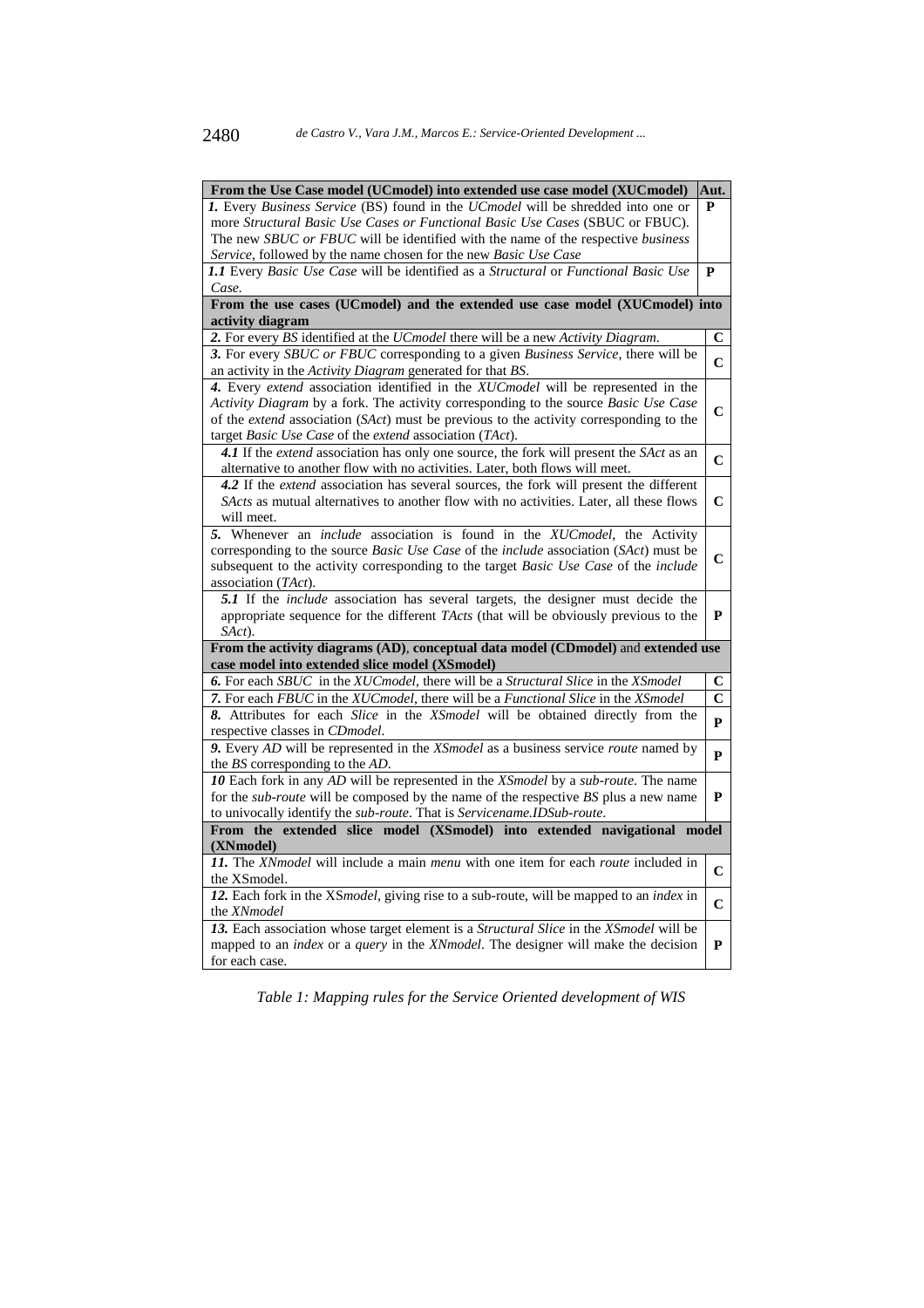# **4 Supporting Tool**

This section introduces the tool supporting the modelling process presented in previous section. It has been developed using the Eclipse framework (http://www. eclipse.org) and bundles the plug-ins needed to support the edition of the different models that has to be created during the development process, the model transformations that bridge them and the code generation templates that produce the navigational skeleton of the WIS.

#### **4.1 Metamodel Implementation**

The methodological proposal presented in this paper was initially defined by means of UML profiles [De Castro et al., 04]. However, we decided to shift to Domain-Specific Languages (DSLs) [Mernik et al., 05] when we faced the task of developing the mappings between them. In fact, existing technology for metamodelling and model transformations made it more convenient to express our models with a set of welldefined metamodels [Bézivin, 04].

In particular, we used the Eclipse Modelling Framework (EMF) [Budinsky et al., 08], a meta modelling framework that was devised to be extended and provides with the tools needed to define, edit and handle (meta)-models. We used EMF to define a set of MOF-based DSLs, starting from the behavioural modelling elements of UML 2.0 [OMG]. To that end, each one of these DSLs was defined in terms of the Ecore metamodel, the metamodelling language of EMF. From an ecore metamodel, EMF generates a set of plug-ins that bundle the JAVA code to provide with runtime support for graphically editing, manipulating, reading, and serializing models conforming to such metamodel. Nevertheless, this support is limited to simple tree-like editors.

Besides, in order to ease the task of handling models we developed a graphical editor for every DSL bundled in the tool. To that end, we used the Graphical Modelling Framework (http://www.eclipse.org/modeling/gmf/) that allow depicting the models graphically in a UML-like way. Some screen-captures from the different editors can be found in [Section 5].

### **4.2 Mapping Implementation**

This work adopts the approach presented in [Cáceres et al., 06] for the development of model transformations. Following these guidelines, we defined the graphtransformation rules that formally specify the transformation rules described in [Table 1].

In order to implement these rules we use ATL [Jouault and Kurtev, 05], a model transformation language framed in Eclipse. ATL uses EMF to handle models, to serialize, to navigate and to modify them. We have defined three ATL model transformations to support the automation of the mappings between models depicted in [Fig. 1], starting from the Use Case model.

[Fig. 4] illustrates the model transformation process for the specific scenario of mapping Extended Slice models to Extended Navigation models. The root of the process is the Ecore metamodel. Next, the source and target metamodels are defined by instantiating the abstractions provided by the Ecore metamodel. They are said to conform to the metamodel. Finally, the model transformation engine executes the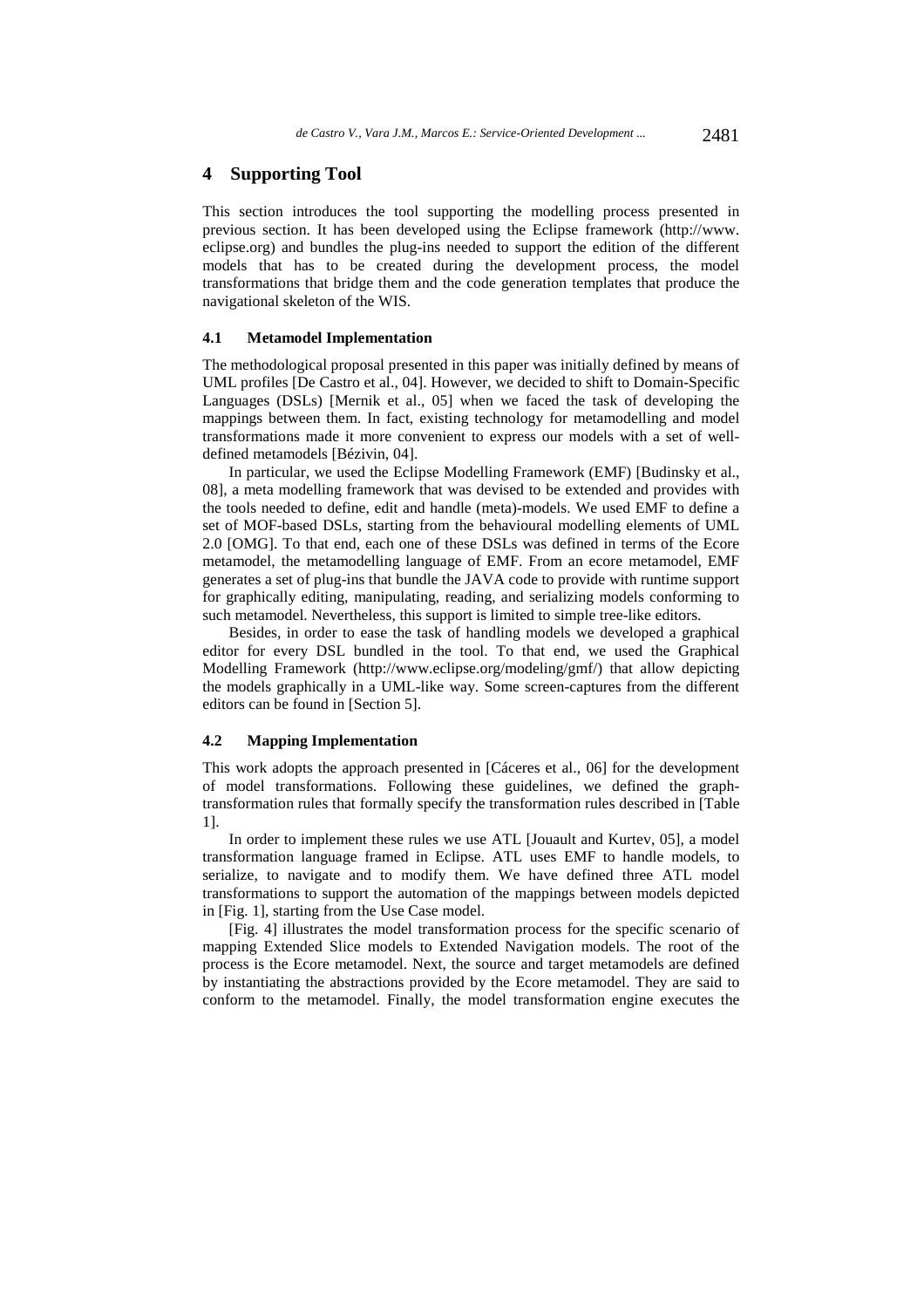#### 2482 *de Castro V., Vara J.M., Marcos E.: Service-Oriented Development ...*

ESM2ENM model transformation. Such transformation specifies a set of rules that encodes the relationships between the elements from the source and target metamodels in an ATL program. Once the ATL transformation is executed, the ATL engine tries to match the source pattern of each rule with some construction from the source model.



*Figure 4: ATL Model Transformation: Extended Slice model to Extended Navigation model* 

To illustrate this process, [Fig. 5] shows the rule for mapping slice objects between the Extended Slice model and the Extended Navigation model.

The source pattern of the StructuralSliceESM2StructuralSliceENM rule matches every Structural Slice object found in the source model (Extended Slice model). The target pattern states that a StructuralSlice object is to be created in the target model (Extended Navigation model) for each matching. Besides, the different properties of the source object are copied to the target one by means of simple bindings (lines 94-96). A more complex binding is needed to match the input flows (referred to as steps). If the source slice is the beginning of a route, it does not contain any input step (line 98). Then, a new step between the target slice and the main menu has to be added to reflect this fact. To that end, the Source2Step rule is called (lines 98-99). Otherwise, the input steps from the source slice are copied to the target slice (line 101).

### **4.3 Introducing design decisions to drive the mapping**

As we have mentioned in [Section 3], there are some mapping rules that require design decisions from the developer. In [Vara, 09] we show how weaving models are used as annotation models to drive the execution of model transformations. In particular, we use the ATLAS Model Weaver (AMW) [Didonet Del Fabro et al., 06] tool for defining and handle weaving models in the context of M2DAT. In this work we use a variation of such approach. The idea is to use a weaving model to state how the concepts of different (source) models have to be combined to produce the target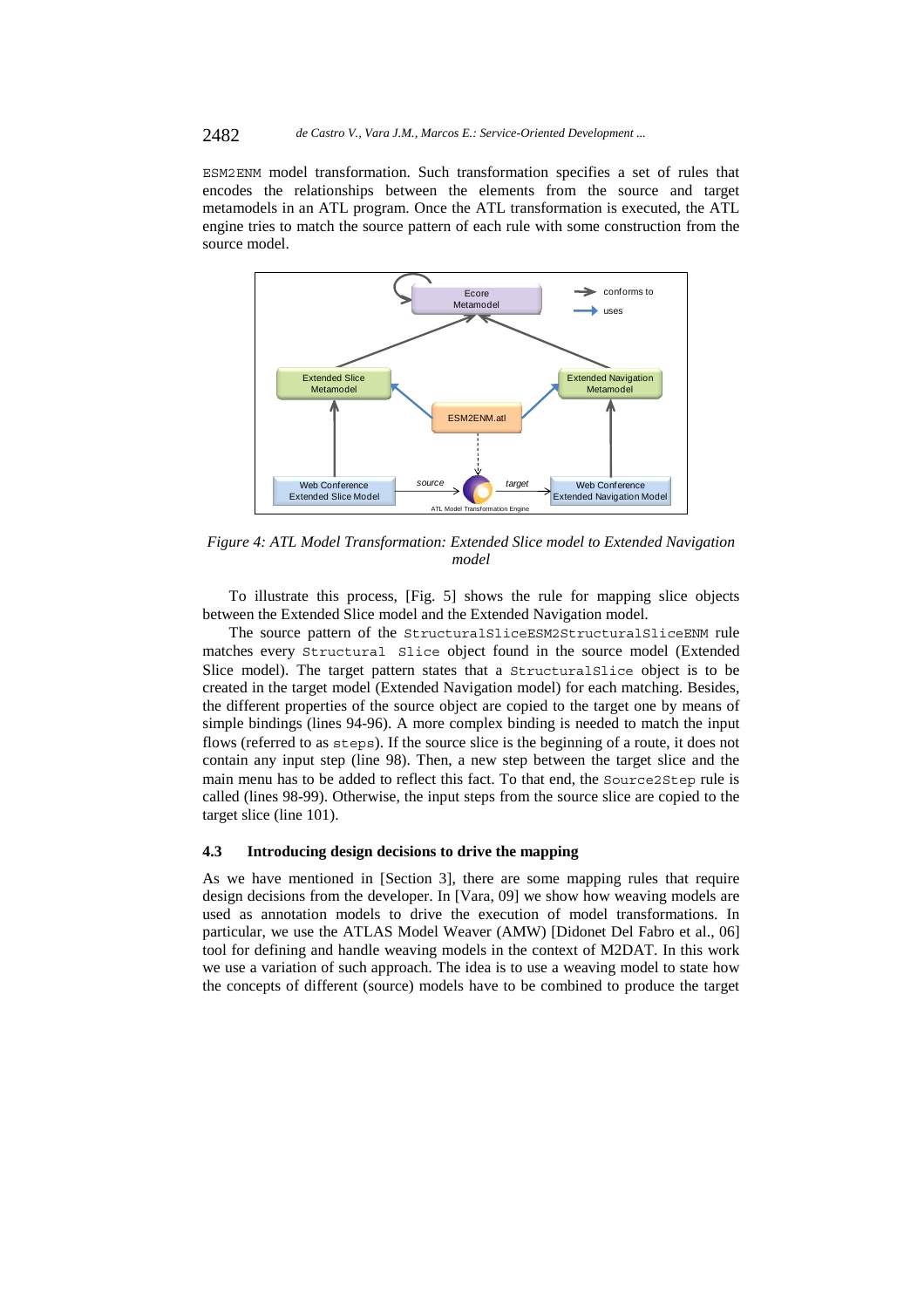model. For instance, [Fig. 6] shows an overview of process for producing the Extended Navigation model.



*Figure 5: ATL code excerpt and partial views of involved models: mapping Slice objects* 



*Figure 6: Introducing design decisions on model transformations* 

The decisions on how to combine the data from the Conceptual Data model, the Extended Use Case model and the Activity Diagrams are collected in a weaving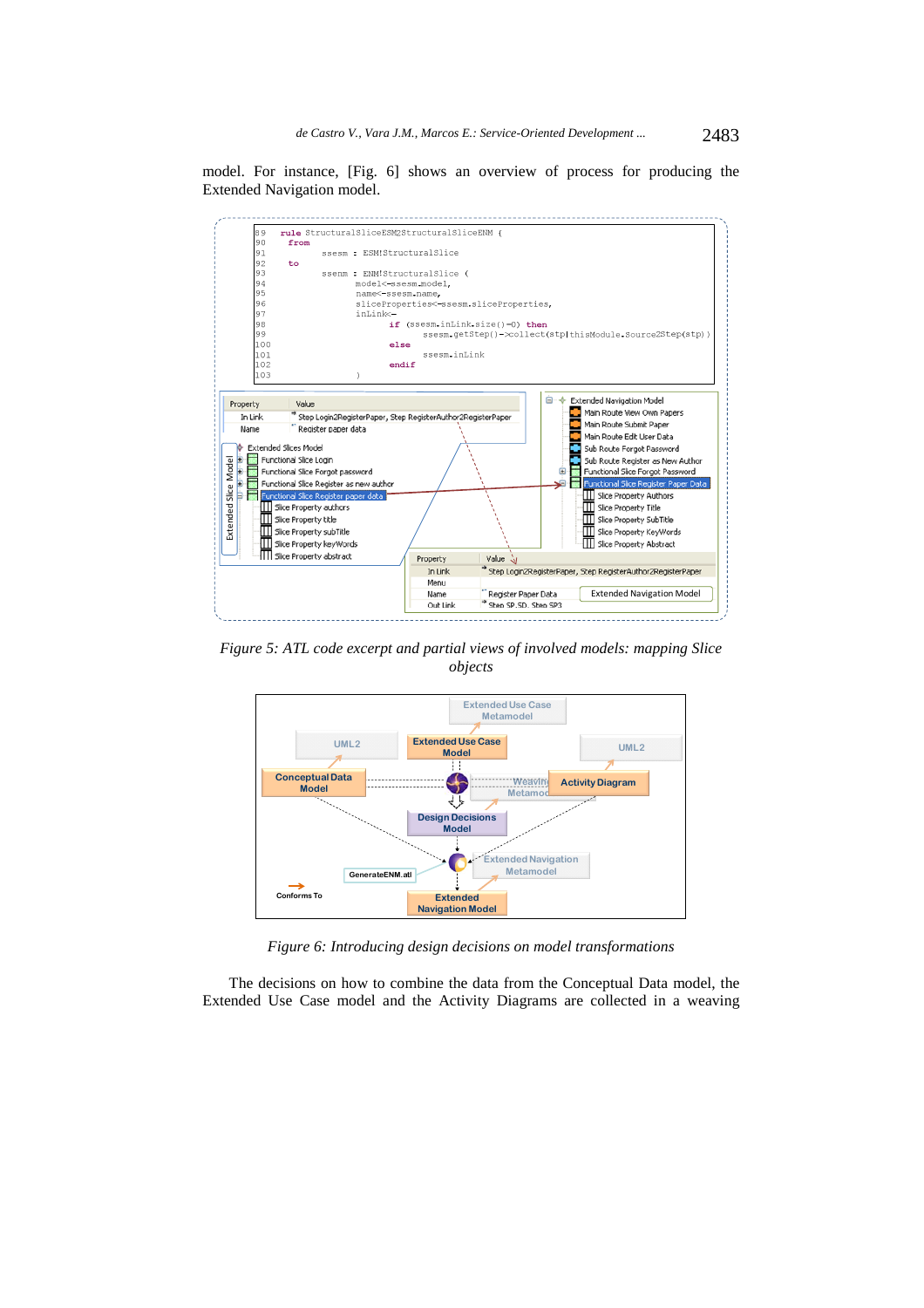model. Such model (next to the three mentioned) are consumed by the GenerateENM ATL transformation to produce the Extended Navigation model. To ease its understanding, the corresponding metamodels are shown in the background.

To illustrate this process, [Fig. 7] shows a simple example using some partial views of the models from the case study. In particular we focus on the rules 7 and 8 from [Table 1]. They dictate that Functional Basic Use Case objects have to be mapped into Functional Slices whose properties have to be collected from the Conceptual Data model. Such rules are coded in the ATL rule SBUC2StructuralSlice shown in the lower part of the figure.

Note that the weaving model includes a Link object that relates the Paper Class object from the Conceptual Data model and the Show Paper Data Structural Basic Use Case from the Extended Use Case model. When the GenerateENM transformation processes those models, the SBUC2StructuralSlice rule matches the later (line 157). As a response, the target pattern of the rule creates a Structural Slice object in the target model (line 159) and copies its name from the source object. Next, the rule has to create the properties of the slice. To that end, the getSliceProperties is called (line 161). It is a helper (ATL auxiliary function) that uses the information provided by the Link object from the weaving model, to identify which is the object from the Conceptual Data model whose properties have to be mapped to the just created slice. For each property, the UmlProperty2 SliceProperty rule creates a property in the slice object (line 162).

Working this way we benefit from several advantages such as those decisions are persisted in a model, thus we can retrieve them at any time and re-generate the target model. Moreover we avoid polluting the models handled along the development process with details from other domains.



*Figure 7: ATL code excerpt and partial views of involved models: introducing design decisions*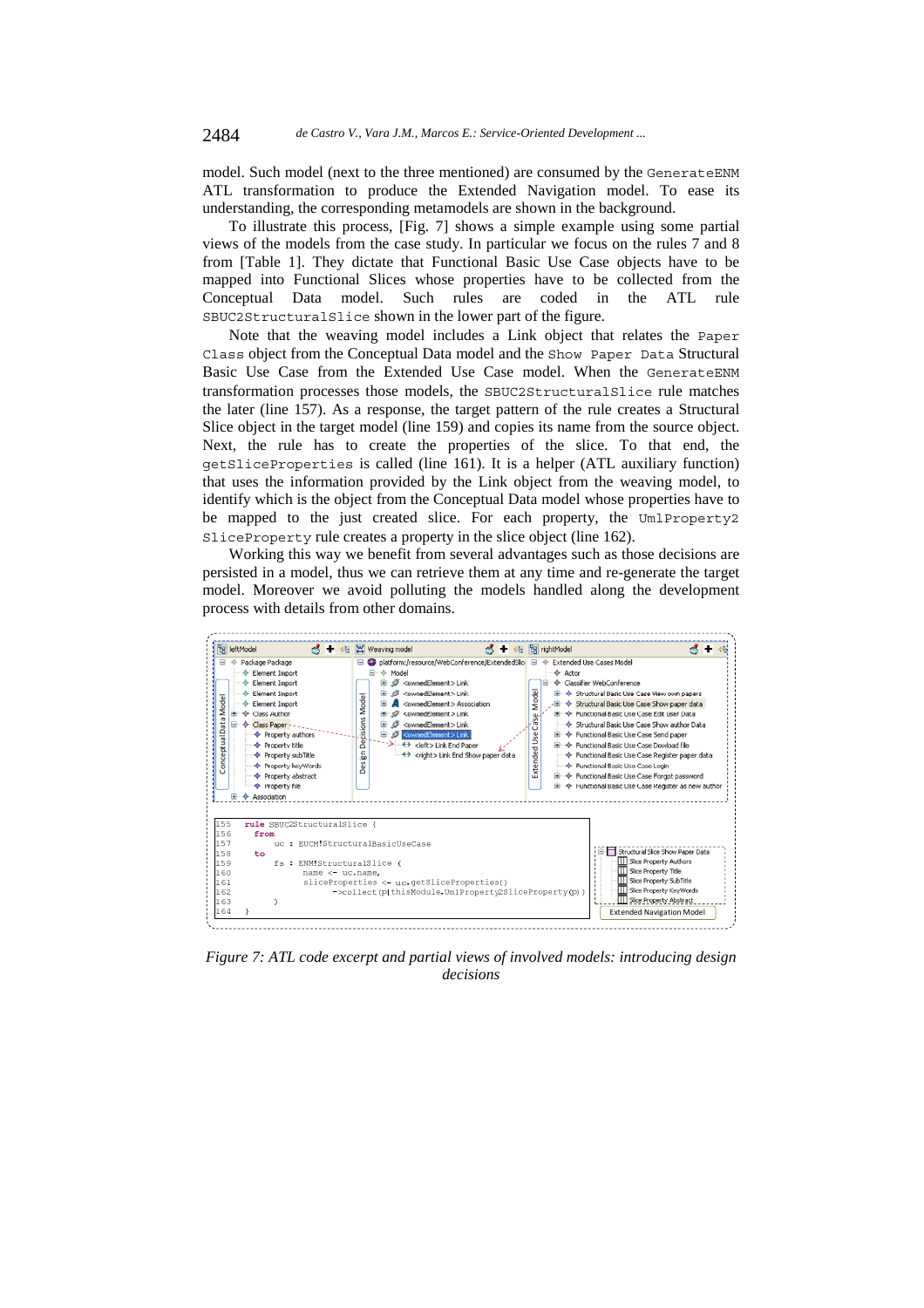### **5 Case Study**

In this section, we apply our proposal for Service Oriented development of WIS to a case study in order to illustrate the process, the models and the mapping rules in depth. The case study is a WIS for conference management called *WebConference*  [WebConference]. It supports typical tasks involved in conference management systems such as: Program Committee (PC) members' nomination, paper submission, etc. To present the case study we use some screen captures from the supporting prototype.

#### **5.1 Generating the Use Case Model**

In the use case model, we represent the actors and the business services required by the users of the WIS. [Fig. 8] shows the use case model for the WebConference WIS. In this application there are at least three different roles that a user that interacting with the system may play (Author, PC Chair and PC Member). Each role is represented as an actor in the use case model. Here we will just focus on the business services that an author needs from the system. Therefore, by the end of the process we will obtain the Extended Navigation model for authors.



*Figure 8: Use case model for Author, PC Chair and PC Member* 

In the model, we identify as business services the services provided by the system, taking into account just those required by the user. In our example, an author may need to submit a paper, to view his papers or to edit his author data. Thus, in the use case model we have identified the next business services (for Author): Submit Paper, View Own Papers and Edit User Data.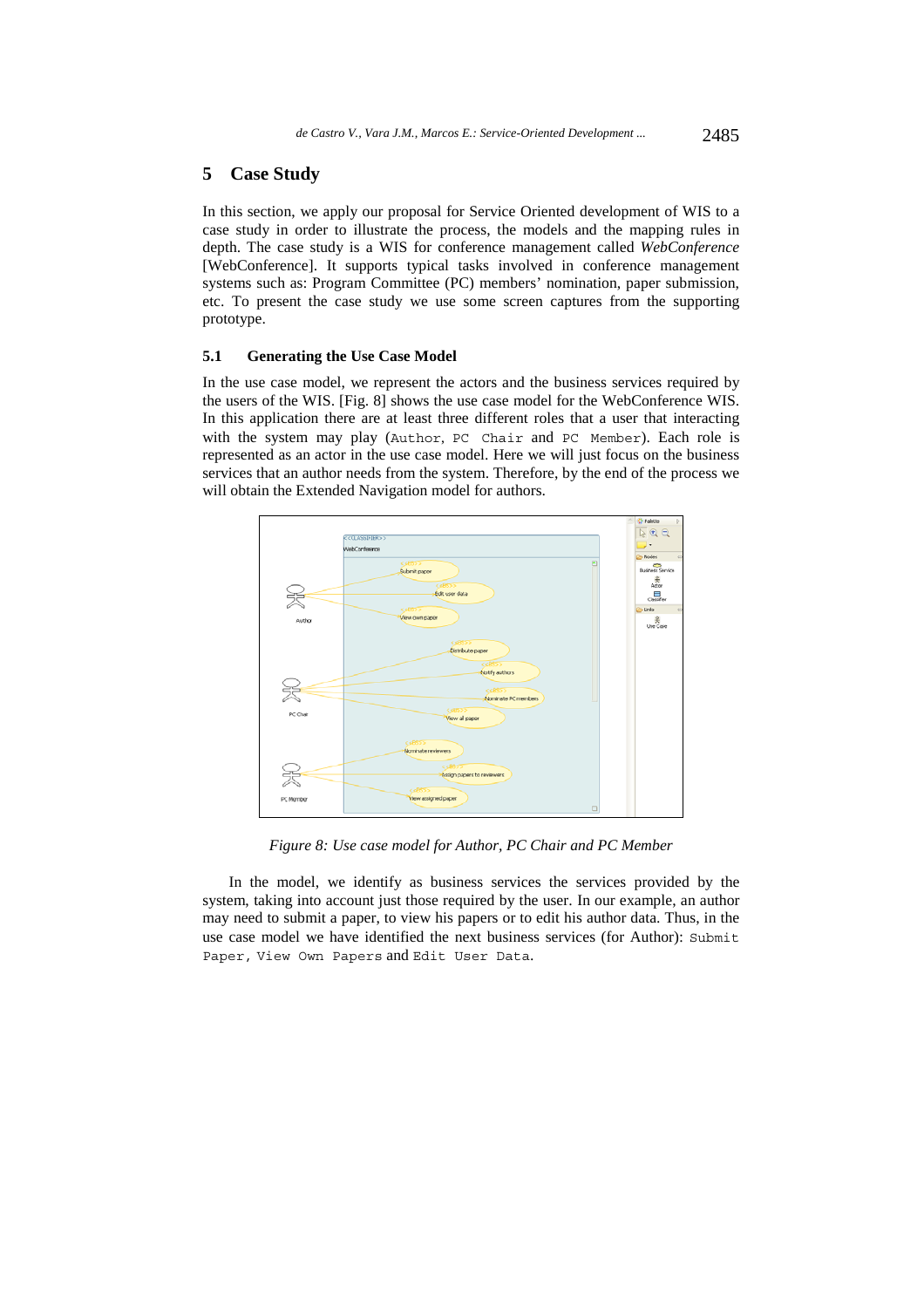## **5.2 Generating the Extended Use Case Model**

This model aims at extending the Use Case Model to include some use cases that do not represent business services, but are needed in order to execute the business services previously identified in the Use Case Model. Next, we focus on the Submit Paper service to illustrate the process.

As can be seen in [Fig. 9], firstly, we have to identify the functionalities required by the system to carry out each service. For instance, to submit a paper the author must log in and then he has to register the paper data (other authors, abstract, etc.) to finally, send it. Thus, we have decomposed Submit Paper into four Basic Use Cases: Login, Register Paper Data, Show Paper Data and finally Send Paper.

Then we have to identify each Basic Use Case as Functional or Structural as well as the Include and Extend relationships between them. Send Paper and Register Paper Data are Functional Basic Use Cases because they are stand-alone services that represent an interaction with the user. Show Paper Data is a Structural Basic Use Case associated with the Use Case Register Paper Data by means of an Extend relationship. Login is a Functional Basic Use Case associated with the Send Paper business service. Login is also associated with another two Functional Basic Use Cases by means of Extend relationships: Register as New Author and Forgot Password. Finally, we use an Activity Diagram to describe the business process associated to each business service in order to properly execute it (for the sake of space we skip it here).

To complete this stage on the WebConference WIS development, we would have to apply the same process we have applied to the Submit Paper business service, to View Own Papers and Edit User Data business services.



*Figure 9: Extended use case model*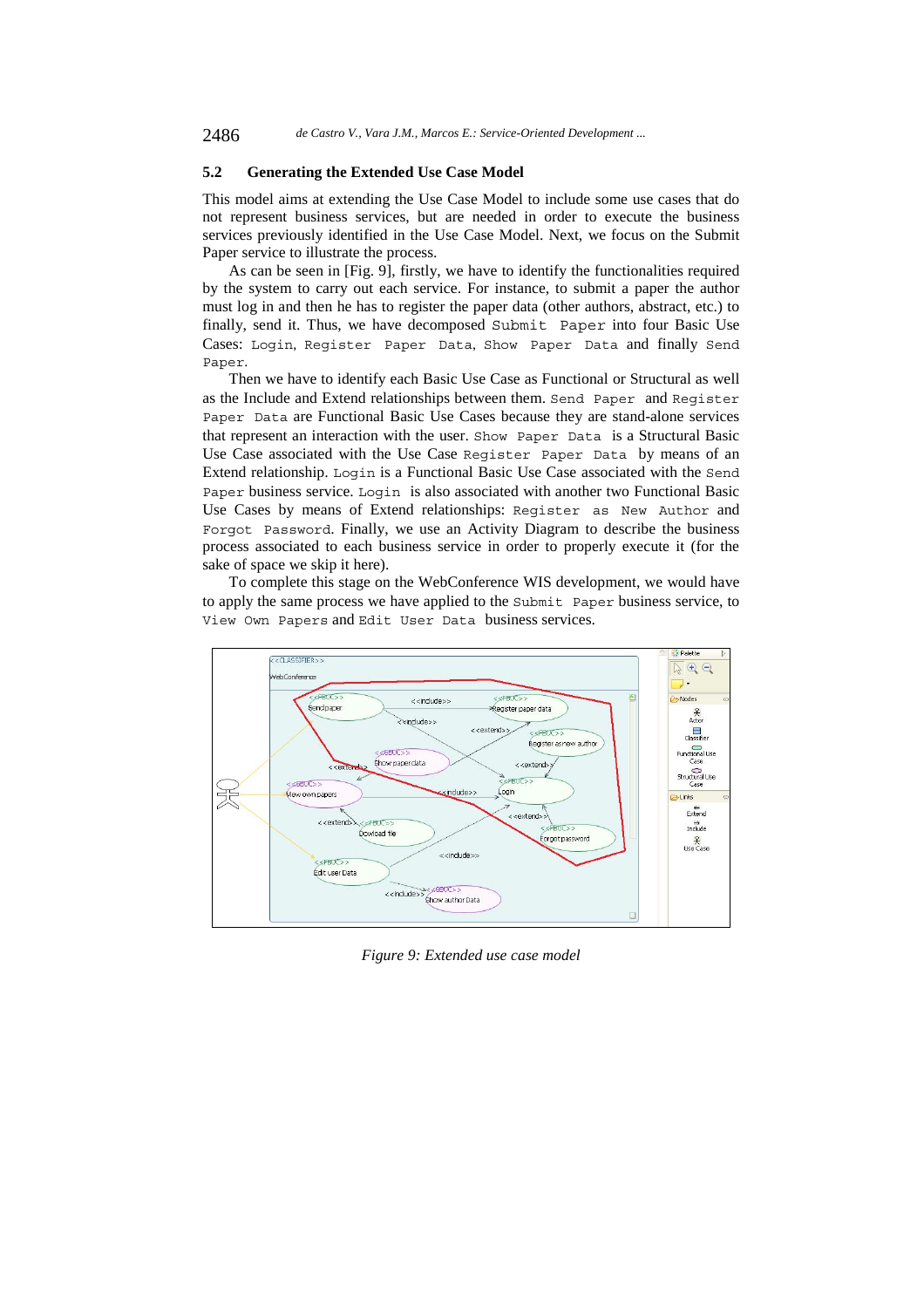#### **5.3 Generating the Extended Slice Model**

As we have already mentioned, the Extended Slice model is a model that represents the navigation map, without including the navigation structures (such as indexes, menus, etc.). The corresponding model for the Case Study is shown in [Fig. 10].

First, note that each business service gives rise to a Route. In our case we identify three routes: SP, VP and EU related to the Submit Paper, View Own Papers and Edit User Data business services, respectively. Besides, each fork from the corresponding activity diagram gives rise to a sub-route. Thus, the Submit Paper route includes two sub-routes: SP.FP {Submit Paper – Forgot Password} and SP.RA {Submit Paper – Register Author}. Finally, each Basic Use Case (whether Functional or Structural) is mapped into a Slice whose attributes are taken from the corresponding Class in the conceptual Data model. For instance, the Show Paper Data slice takes its attributes from the Paper class.



*Figure 10: Extended Slice model* 

### **5.4 Generating the Extended Navigation Model**

The Extended Navigation model ([Fig. 11]) is an Extended Slice model that includes the navigational structures *(menu, index, query and guidetour).* First, we propose introducing a *main menu with an entry for each service* required by the user, representing the beginning of each route.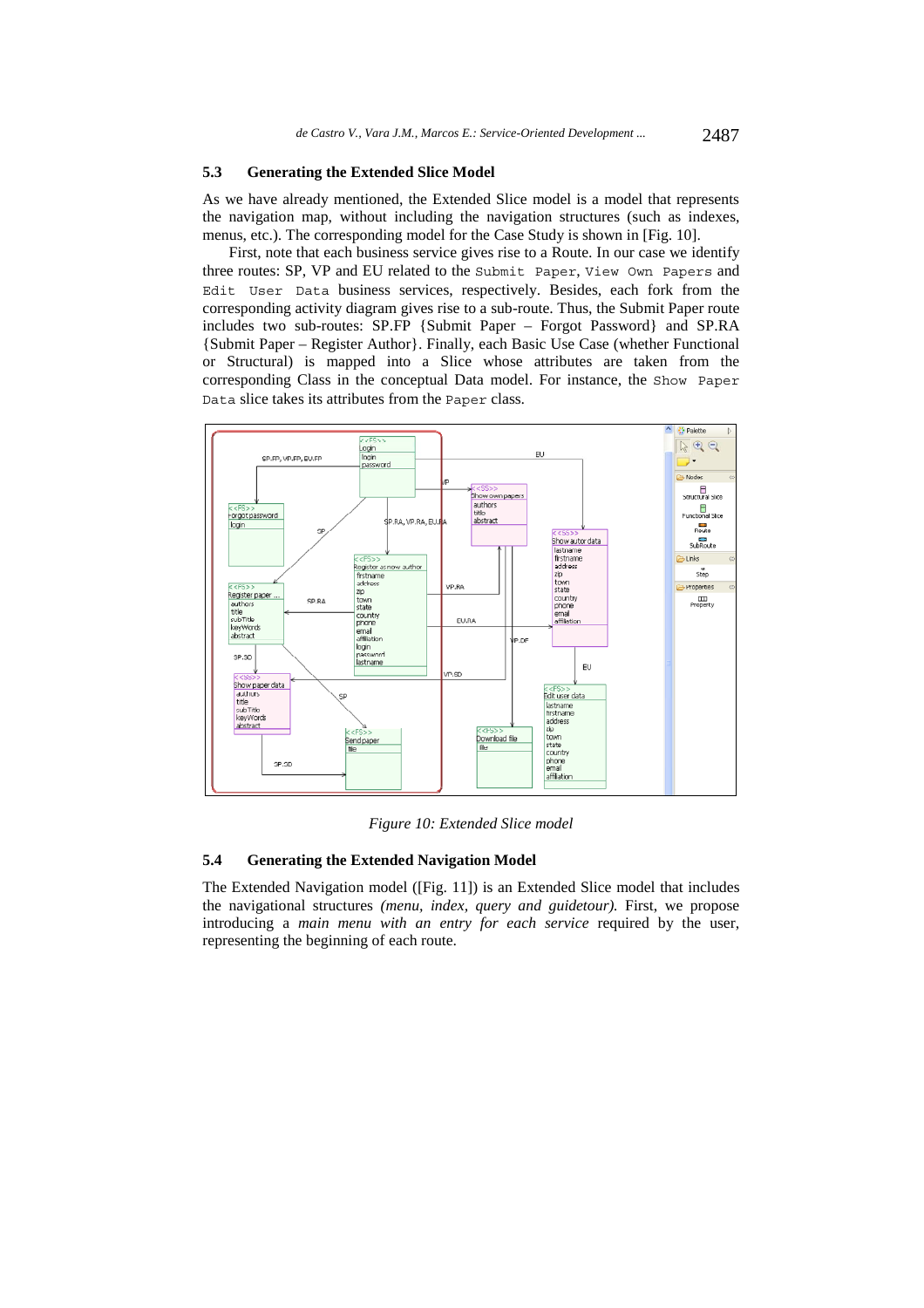

*Figure 11: Extended Navigation model* 

As shown in [Fig. 11], we include a main menu with an entry for each service required by the user. In this case, the menu owns three entries: Submit Paper, View Own Paper and Edit User Data. Besides, additional menus are included for each sub-route. For instance, a menu with two entries is included after Login, one for each alternative sub-route: Forgot Password and Register as New Author. If this new menu comprises a single entry, it can be omitted. Finally, indexes, queries and guided tours are added according to the guidelines proposed in [Hennicker and Koch, 00]. We propose introducing one index or query for each Structural Slice included in the Extended Navigation model.

#### **5.5 Generating the Web Site**

Finally, the previous models are taken as input by a set of Xpand [Klatt, 08] templates in order to generate the working code of the Web Information System. [Fig. 12] shows the navigation through the Web pages that implement the *Edit User Data*  business service.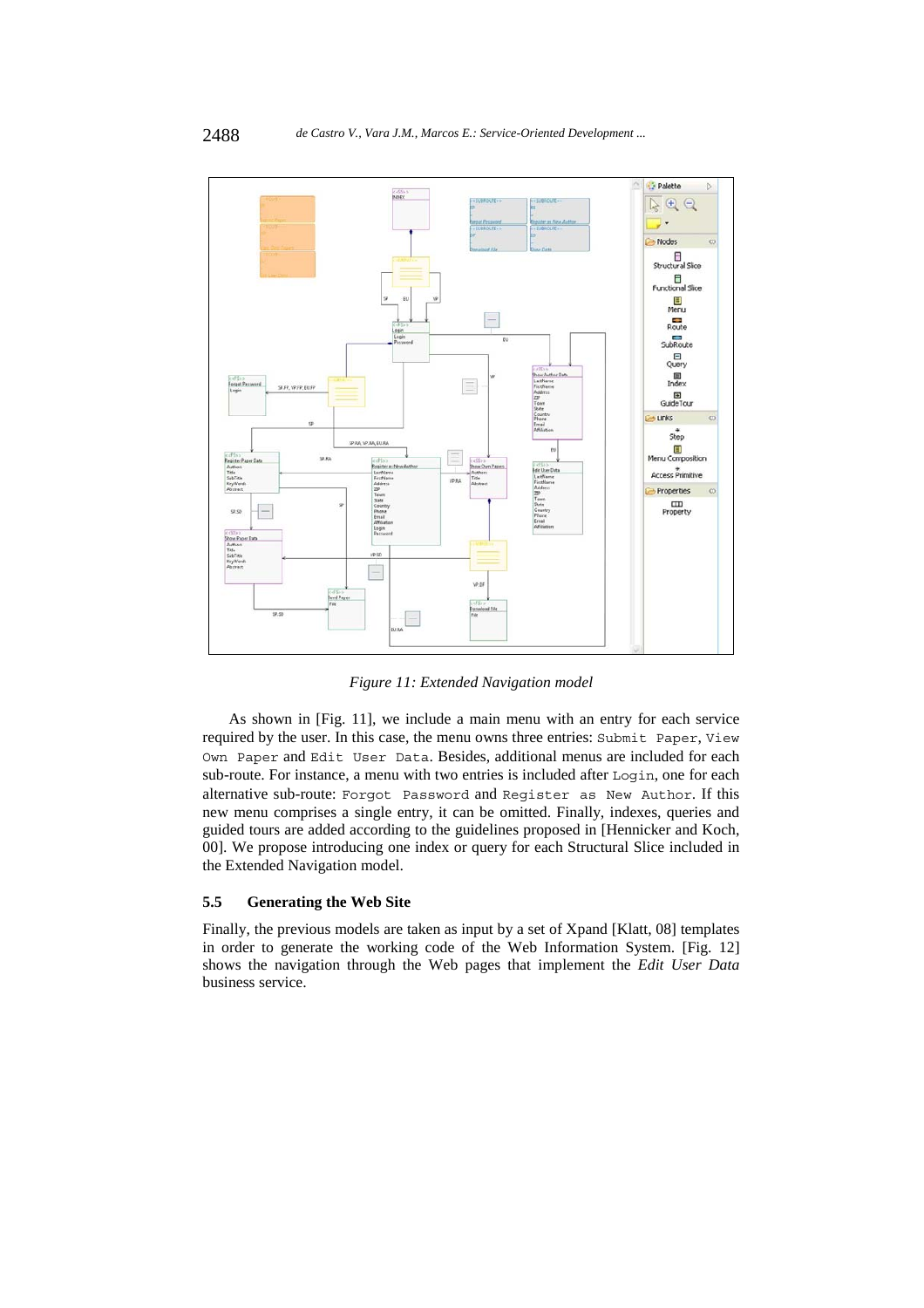While the main menu displays the entrance to each one of the three business services provided by the WIS, note that the route for the business service is shown at any moment. Indeed, the upper part of all the slices that compose the route of a given business service displays the path as well as the current state, that is, which is the current step among those composing the route.



*Figure 12: Navigation through the Edit User Data business service* 

# **6 Conclusions and Future Work**

In this work we have presented a proposal for service-oriented development of WIS. To that end, we have introduced a modelling process to obtain the navigational model of the WIS and the MDA tool that supports it. In contrast with existing proposals that follow a traditional approach to build the navigation model, we propose to address the problem from a service-oriented perspective. The main benefit of our approach is that it allows obtaining a navigation model that includes certain characteristics that ease the navigation through the WIS for users, helping them to perform the needed tasks.

To illustrate the proposed modelling process we showed its application to the development of a conference management system. This case study was used in a first validation stage to test the applicability of the method. Then, we study in the same case study the benefits in terms of navigability of our proposal. Thus we carried out an empirical study that compared the navigability of two different WISs for conference management what showed that users preferred the WIS built with our method and indeed they perceived it to be more easily navigable.

We are already working to integrate this work with the rest of models proposed by MIDAS, like the ones for modelling high-level business processes. This way, we aim at providing some guidelines to facilitate the alignment between high-level business processes and the SOA architectures that implement them.

#### **Acknowledgements**

This research is partially funded by the MASAI project financed by the Spanish Ministry of Science and Technology (Ref. TIN-2011-22617) and Agreement Technologies (CONSOLIDER CSD2007-0022).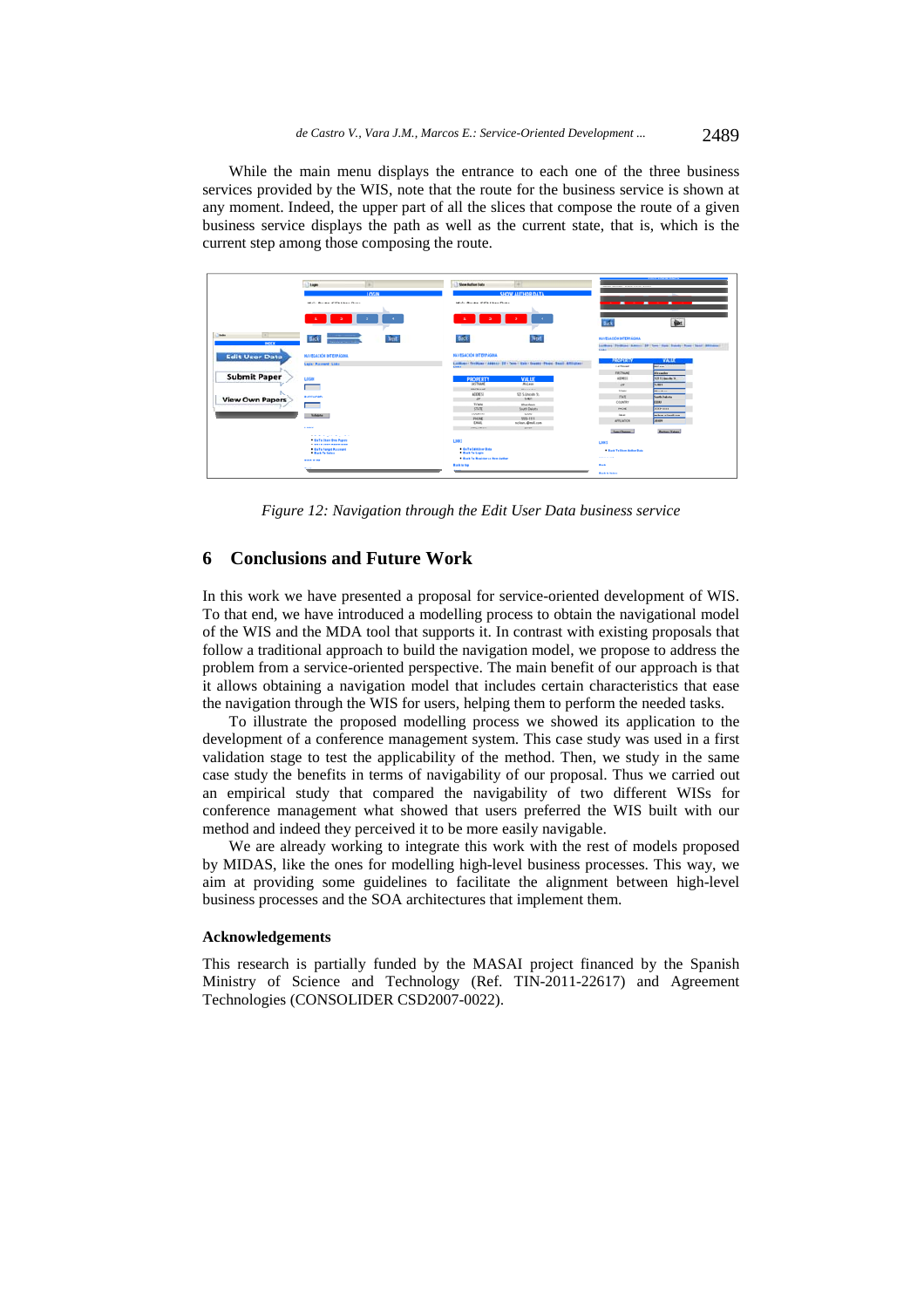## **References**

[Baresi et al., 00] Baresi, L., Garzotto, F., Paolini, P.: "From Web Sites to Web Applications: New Issues for Conceptual Modeling"; Proc. International Workshop on the World Wide Web and Conceptual Modeling, Salt Lake City, Utah, USA (2000), 89-100.

[Bergholtz et al., 10] Bergholtz, M., Andersson, B., Johannesson, P.: "Abstraction, Restriction, and Co-creation: Three Perspectives on Services": Proc. of ER Workshops, Vancouver, BC, Canada (2010) 107-116.

[Bézivin, 04] Bézivin, J.: "In search of a Basic Principle for Model Driven Engineering"; Novatica/Upgrade, 2, (2004) 21-24.

[Brambilla et al., 03] Brambilla, M., Ceri, S., Comai, S., Fraternali, P., Manolescu, I.: "Modeldriven Development of Web Services and Hypertext Applications"; Proc. the 7th World Multi-Conference on Systemics, Cybernetics and Informatics, Orlando, Florida, USA (2003), 37-42.

[Brambilla et al., 06] Brambilla, M., Ceri, S., Fraternali, P., Manolescu, I.: "Process Modeling in Web Applications"; ACM Transaction on Software Engineering and Methodology 15, 4 (2006) 360–409.

[Budinsky et al., 08] Budinsky, F., Merks, E., Steinber, D.: "Eclipse Modelling Framework 2.0, 2º Ed."; Addison-Wesley Professional (2008).

[Cáceres et al., 06] Cáceres, P., de Castro, V., Vara, J.M., Marcos, E.: "Model Transformations for Hypertext Modeling on Web Information Systems"; Proc. of the ACM Symposium on Applied Computing, Vol. 2, (2006) 1232-1239.

[Ceri et al., 00] Ceri, S., Fraternali, P., Bongio, A.: "Web Modeling Language (WebML): a modeling language for designing Web sites"; Computer Networks 33, 1,6 (2000) 137-157.

[Comai and Toffetti Carughi, 07] Comai, S., Toffetti Carughi, G.: "A Behavioral Model for Rich Internet Applications"; Proc. 7th International Conference on Web Engineering, LNCS 4607, Como, Italy (2007) 364-369.

[De Castro et al., 04] De Castro, V., Marcos, E., Cáceres, P.: "A User Service Oriented Method to model Web Information Systems"; Proc. of the Web Information Systems Engineering, LNCS 3306, Brisbane, Australia (2004) 41-52.

[De Castro et al., 09] De Castro, V., Marcos, E., Wieringa, R.: "Towards a Service-oriented MDA-Based Approach to the Alignment of Business Processes with it Systems: From the Business Model to a Web Service Composition Model"; Int. J. on Cooperative Systems 18, 2 (2009) 225-260.

[De Castro et al., 11] De Castro, V., Genero, M., Marcos, E., Piattini, M.: "Empirical study to assess whether the use of routes facilitates the navigability of web information systems"; IET Software, 5, 6 (2011) 528-542.

[De Troyer and Leune, 00] De Troyer, O., Leune, C.J.: "WSDM: A User Centered Design Method for Web Sites"; Computer Networks and ISDN Systems, 30,1,7 (2000) 85-94.

[Díaz and Aedo, 07] Díaz, P., Aedo, I.: "Towards efficient web engineering approaches through flexible process models"; Journal of Systems and Software 80,8 (2007) 1375–1389.

[Didonet Del Fabro et al., 06] Didonet Del Fabro, M., Bézivin, J., Valduriez P.: "Weaving Models with the Eclipse AMW plugin"; Eclipse Modelling Symposium, E. Summit Europe, Esslingen, Germany (2006).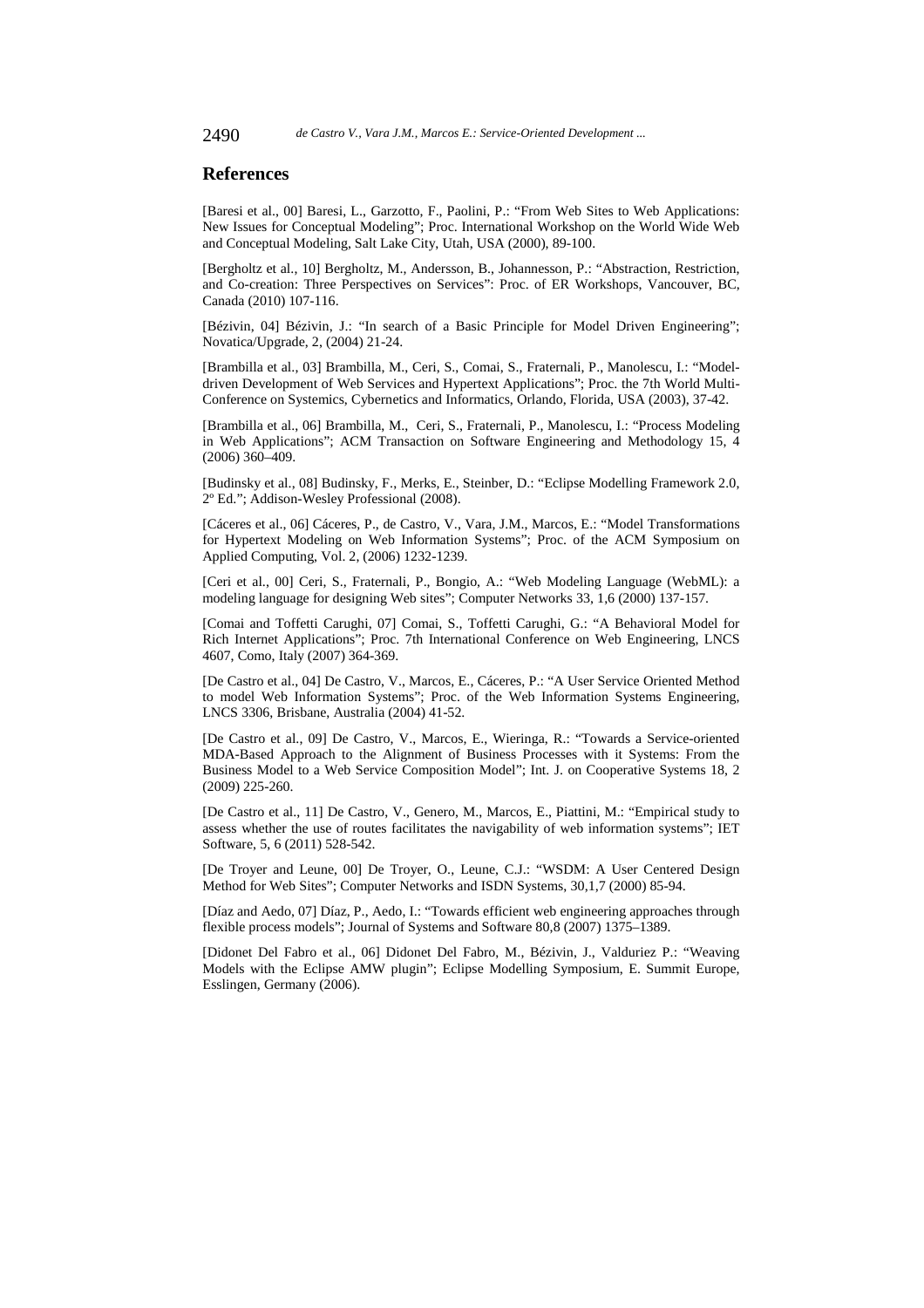[Escalona et al., 07] Escalona, M.J., Torres, J., Mejías, M., Gutiérrez, J.J., Villadiego, D.: "The treatment of navigation in web engineering"; Advances in Engineering Software 38,4, (2007) 267–282.

[Fraternali, 99] Fraternali, P.: "Tools and approaches for developing data-intensive Web applications: A survey"; ACM Computing Surveys, 31, 3 (1999) 227-263.

[Garzotto et al., 93] Garzotto, F., Paolini, P., Schwabe, D.: "HDM - a Model-Based Approach to Hypertext Application Design"; ACM Transactions on Database Systems, 11, 1 (1993) 1-26.

[Ginige and Murugesan, 01] Ginige, S. and Murugesan, A.: "Web Engineering: An Introduction"; IEEE MultiMedia, 8, 1 (2001) 4 -18.

[Gómez et al., 01] Gómez, J., Cachero, C., Pastor, O.: "Conceptual Modeling of Device-Independent Web Applications"; IEEE Multimedia, 8, 2 (2001) 26-39.

[Harmon, 04] Harmon, P.: "The OMGs Model Driven Architecture and BPM"; Newsletter of Business Process Trends. Available at: http://www.bptrends.com/publications.cfm (2004).

[Hennicker and Koch, 00] Hennicker, R. and Koch, N.: "A UML-based Methodology for Hypermedia Design"; Proc. UML Conference, LNCS 1939, York, UK (2000) 410-424.

[IBM] IBM Research, Service Science, Management and Engineering. Services Definition, Available at: http://researchweb.watson.ibm.com/ssme/services.shtml (2008)

[Isakowitz et al., 95] Isakowitz, T., Stohr, E.A.S., Balasubramanian, P.: "RMM: A Methodology for Structured Hypermedia Design": Communications of the ACM, 58, 8 (1995) 34-43.

[Jouault and Kurtev, 05] Jouault F. and Kurtev, I.: "Transforming Models with ATL"; Proc. of the Model Transformations in Practice Workshop at MoDELS Conference, Jamaica (2005), 128-138.

[Klatt, 08] Klatt, B.: "Xpand: A Closer Look at the model2text Transformation Language"; Available at: http://www.bar54.de/publikationen.html (2008).

[Koch et al., 04] Koch, N., Kraus, A., Cachero, C., Meliá, S.: "Integration of Business Processes in Web Application Models"; Journal of Web Engineering 3,1 (2004) 22-49.

[Koch et al., 09] Koch, N., Pigerl, M., Zhang G. and Morozova, T.: "Patterns for the Modelbased Development of RIAs"; Proc. 9th International Conference on Web Engineering, LNCS 5648, San Sebastián, Spain (2009), 283-291.

[Ma et al., 09] Ma, H., Schewe, K.-D., Thalheim, B., Wang, Q.: "A Theory of Data-Intensive Software Services"; Service Oriented Computing and Its Applications, 3, 4 (2009) 263-283.

[Mecca et al., 99] Mecca, G., Merialdo, P., Atzeni, P., Crescenzi, V.: "The ARANEUS guide to Web-site development"; Available at: http://poincare.inf.uniroma3.it/ (1999).

[Mernik et al., 05] Mernik, M., Heering, J., Sloane, A.: "When and How to Develop Domain-Specific Languages"; ACM Computing Surveys, 37, 4, (2005) 316-344.

[Miller and Mukerji, 03] Miller, J., Mukerji, J. (eds.): "MDA Guide Version 1.0.1". Document number omg/2003-06-01, Available at: http://www.omg.com/mda (2003).

[OMG] OMG: "UML Superstructure 2.0", Draft adopted Specification, Available at: http://www.uml.org/.

[Papazoglou and Georgakopoulos, 03] Papazoglou, M.P., Georgakopoulos, D.: "Serviced-Oriented Computing"; Communications of ACM, 46,10 (2003) 25-28.